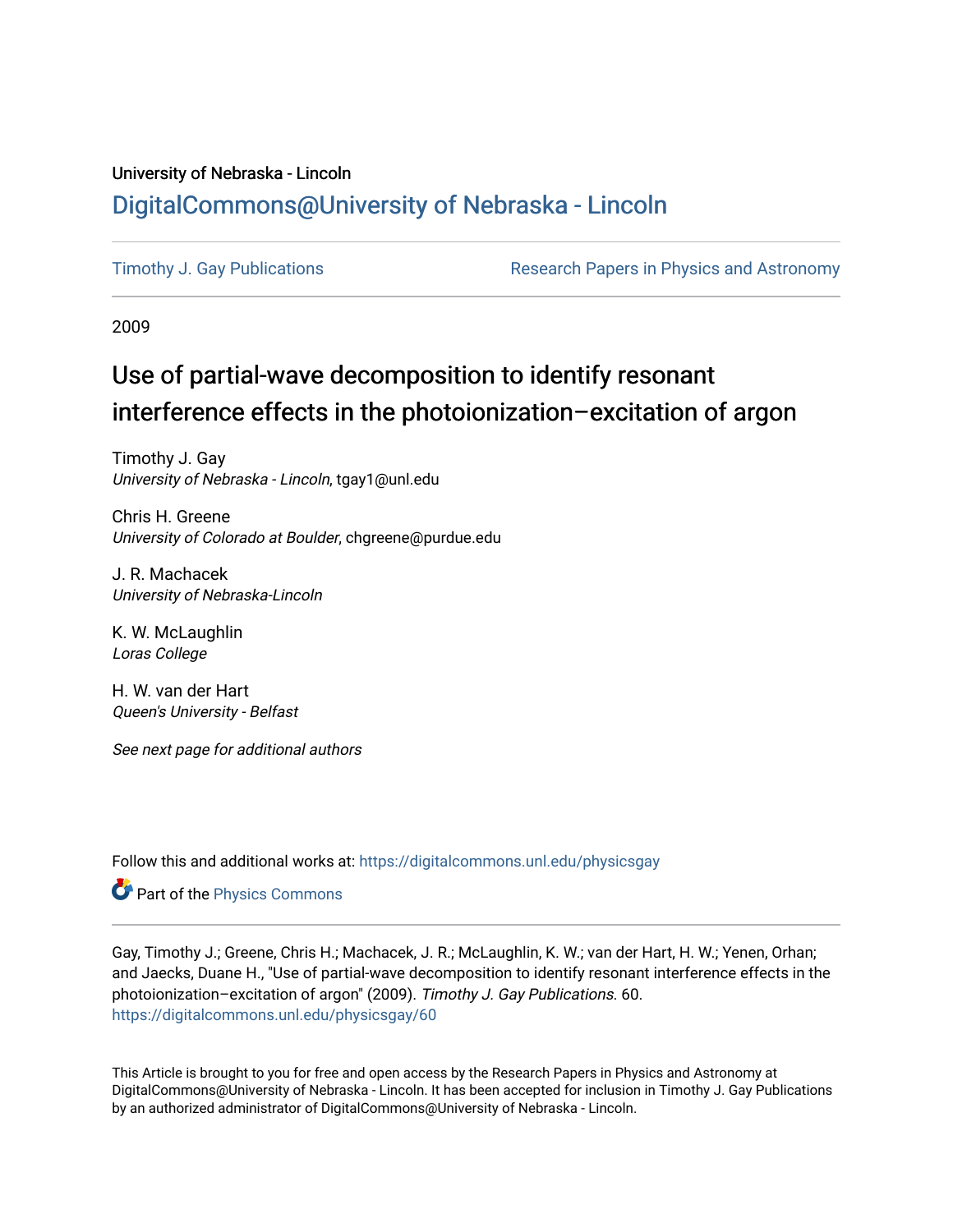## Authors

Timothy J. Gay, Chris H. Greene, J. R. Machacek, K. W. McLaughlin, H. W. van der Hart, Orhan Yenen, and Duane H. Jaecks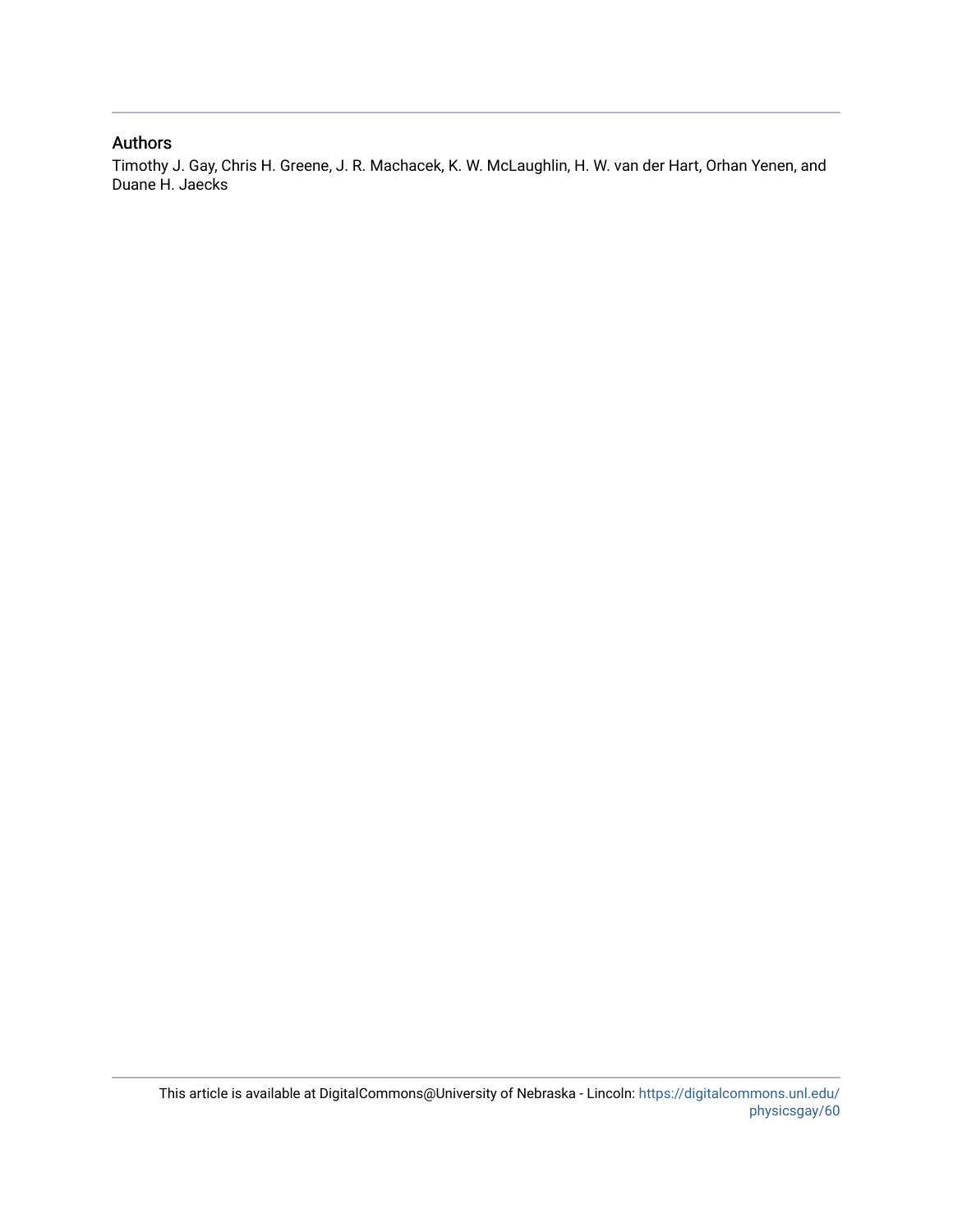J. Phys. B: At. Mol. Opt. Phys. **42** (2009) 044008 (17pp) [doi:10.1088/0953-4075/42/4/044008](http://dx.doi.org/10.1088/0953-4075/42/4/044008)

# **Use of partial-wave decomposition to identify resonant interference effects in the photoionization–excitation of argon**

## **T J Gay**1**, Chris H Greene**2**, J R Machacek**1**, K W McLaughlin**3**, H W van der Hart**4**, O Yenen**<sup>1</sup> **and D H Jaecks**<sup>1</sup>

<sup>1</sup> Behlen Laboratory of Physics, University of Nebraska, Lincoln, NB 68588, USA

<sup>2</sup> Department of Physics and JILA, University of Colorado, Boulder, CO 80309, USA

<sup>3</sup> Department of Physics and Engineering, Loras College, Dubuque, IA 52001, USA

<sup>4</sup> Centre for Theoretical Atomic, Molecular and Optical Physics, Queen's University Belfast, Belfast BT7 1NN, UK

E-mail: [tgay1@unl.edu](mailto:tgay1@unl.edu)

Received 25 May 2008, in final form 4 July 2008 Published 3 February 2009 Online at [stacks.iop.org/JPhysB/42/044008](http://stacks.iop.org/JPhysB/42/044008)

#### **Abstract**

We have studied simultaneous photoionization and excitation of Ar in the range of incident photon energies between 36.00 and 36.36 eV, where the resonant production of doubly excited neutral Ar states imbedded in the ionization continuum is dominant. By measuring the relative Stokes parameters of the fluorescence from residual  $Ar^{**} (3p^4 [^3P] 4p)$  ions  $(^2P_{1/2}$ , 465.8 nm transition; <sup>2</sup> P3*/*2, 476.5 nm; <sup>2</sup> D3*/*2, 472.7 nm; <sup>2</sup> D5*/*2, 488.0 nm; <sup>4</sup> P5*/*2, 480.6 nm; <sup>4</sup> D5*/*2, 514.5 nm) we demonstrate a technique for determining individual partial-wave cross sections in photoionizing collisions. This procedure is shown to be important in sorting out competing dynamical ionization mechanisms, particularly with regard to resonant production of intermediate doubly excited autoionizing states. Comparison with theoretical photoionization cross sections demonstrates that spin–orbit coupling between different states of Ar II needs to be accounted for in the calculations.

(Some figures in this article are in colour only in the electronic version)

### **1. Introduction**

An important goal in the study of multi-electron dynamics during photoionization is to delineate the specific mechanisms that govern energy and angular momentum partitioning between excited and outgoing electrons. Argon provides a convenient atomic laboratory for new experimental approaches to achieve this goal because it has no hyperfine structure, and its fine structure is easily resolvable by fluorescence measurements. As the intensity of synchrotron radiation sources has improved through a second and third generation, the detail with which photoionization processes can be studied has steadily improved. Initial studies involving total absorption cross sections  $[1, 2]$  $[1, 2]$  $[1, 2]$  have been superseded by experiments in which final residual ion states are identified, either through photoelectron energy analysis [\[3–6\]](#page-17-0) or by fluorescence detection [\[7–12\]](#page-17-0).

Photoionization that is accompanied by electronic excitation of the residual ion represents a rigorous test of photoionization theory for multi-electron atoms because it cannot occur in the independent electron picture. This is particularly true in the energy region just above the excitation thresholds for the various possible ionic 'satellite' states, where the outgoing electron leaves the collision volume slowly, and ionization occurs primarily through the resonant production of doubly excited neutral states which subsequently autoionize. An energy-level diagram [\[13](#page-17-0)] of the Ar II system above 35.0 eV (from the ground state of Ar I) is shown in figure [1.](#page-3-0) The Ar II states are Rydberg series limits of the doubly excited autoionizing resonances. This energy regime can yield extremely complicated spectra because of the density in energy space of these doubly excited resonant states. Isolation of specific dynamical mechanisms for a given excitation*/*ionization channel can thus be very difficult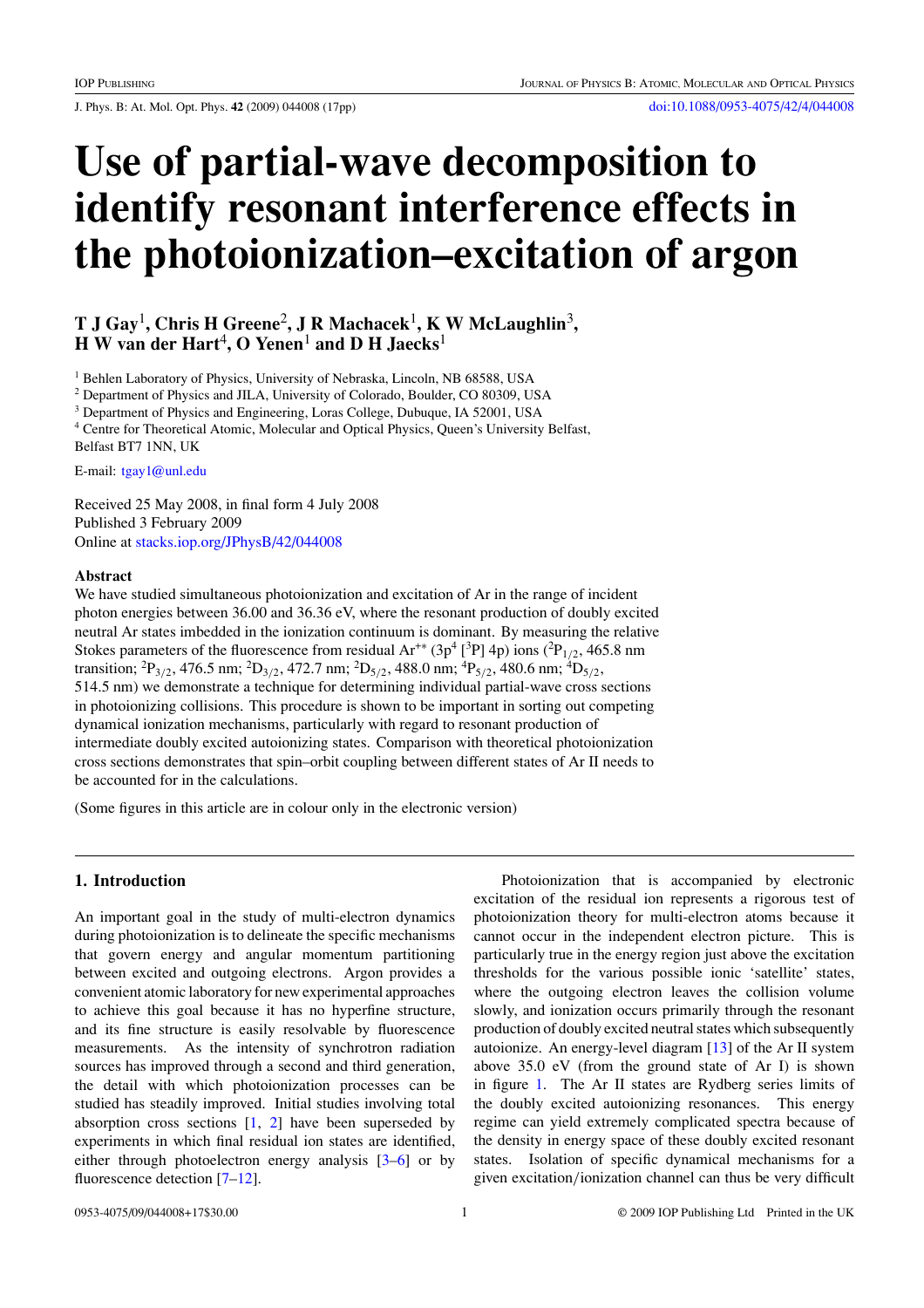<span id="page-3-0"></span>

 $n^2S$  $nl<sup>2</sup>P$ nl  ${}^{2}D$  $nd<sup>2</sup>F$  $nd \nvert^2 G$  $nl<sup>4</sup>P$  $nd \nvert^4$ D D  $\text{nd} \, {}^4\text{F}$ 

**Figure 1.** Energy level diagram of Ar II. The state energy values, relative to the ground state of Ar I, are taken from [\[13](#page-17-0)]. The configurations indicated with no primes correspond to  $3p^4$  [<sup>3</sup>P] cores; those with one prime have  $3p^4$  [<sup>1</sup>D] cores; those with two primes have  $3p^4$  [<sup>1</sup>S] cores. The energy range of data discussed in this paper is in the shaded area.

under these circumstances. In this context, fluorescence measurements as a means of identifying the specific ionic state in the final photoionization channel have the important advantages of relatively high energy resolution and an independence of their detection efficiency on the emitted electron energy, making them particularly suitable for the study of spectral features near a given reaction threshold. One obvious limitation of this method is the possibility of fluorescent cascading from higher excited states of the ion. This possibility can be eliminated by keeping the incident photon energy below the first cascading threshold.

As third generation synchrotrons have come on line, the possibility of making such measurements in this energy range with resolution of a few meV—comparable to absorption measurements [\[1](#page-17-0), [2\]](#page-17-0)—has been realized. More recently, polarization analysis of the fluorescence has been shown to have the ability to yield even finer detail about the final state of the photoionization reaction by identifying outgoing electron partial waves and*/*or the alignment and orientation of the residual ion  $[8-12]$ .

In this paper, following earlier brief reports [\[11,](#page-17-0) [12](#page-17-0)], we discuss the technique for extracting electron partial-wave cross sections from ionic fluorescence measurements. We then present data on partial-wave cross sections for six transitions in Ar II, concentrating on an energy range with particularly strong, relatively isolated resonances. The six transitions all involve photo-production of residual ionic states with a  $(3s<sup>2</sup>3p<sup>4</sup>4p)$  configuration in which the 3p electrons are coupled into a <sup>3</sup> P core:

$$
\gamma + Ar(3p^6) \rightarrow Ar^+(3p^4[^3P]4p)^2P_{1/2}^{\circ} + e^-
$$
  
\n
$$
\rightarrow Ar^+(3p^4[^3P]4s)^2P_{3/2} + \gamma (465.8 \text{ nm})
$$
 (1)

$$
\rightarrow Ar^+(3p^4[^3P]4p)^2P_{3/2}^{\circ} + e^-
$$
  

$$
\rightarrow Ar^+(3p^4[^3P]4s)^2P_{1/2} + \gamma (476.5 \text{ nm})
$$
 (2)

$$
\rightarrow Ar^{+}(3p^{4}[{}^{3}P]4p)^{2}D_{3/2}^{^{\circ}} + e^{-}
$$
  

$$
\rightarrow Ar^{+}(3p^{4}[{}^{3}P]4s)^{2}P_{3/2} + \gamma(472.7 \text{ nm})
$$
(3)

$$
\rightarrow Ar^{+}(3p^{4}[{}^{3}P]4p)^{2}D_{5/2}^{°} + e^{-}
$$
  

$$
\rightarrow Ar^{+}(3p^{4}[{}^{3}P]4s)^{2}P_{3/2} + \gamma (488.0 \text{ nm})
$$
 (4)

$$
\rightarrow Ar^+(3p^4[^3P]4p)^4P^{\circ}_{5/2} + e^-
$$
  

$$
\rightarrow Ar^+(3p^4[^3P]4s)^4P_{5/2} + \gamma (480.6 \text{ nm})
$$
 (5)

$$
\rightarrow Ar^{+}(3p^{4}[{}^{3}P]4p)^{4}D_{5/2}^{°} + e^{-}
$$
  

$$
\rightarrow Ar^{+}(3p^{4}[{}^{3}P]4s)^{2}P_{3/2} + \gamma(514.5 \text{ nm}).
$$
 (6)

Figure 1 shows that the lowest-lying Ar II state that can cascade into one of the upper states of interest is the  $(3p^4 \tbinom{1}{5} 4s)$  <sup>2</sup>S<sub>1/2</sub> state at 36.504 eV. Thus none of our results below this energy are affected by cascading. With the exception of the  ${}^{4}P_{5/2}$  level, none of the  $3p^4$  [<sup>3</sup>P] 4p states are well described in an *LS* basis. The '<sup>4</sup> P5*/*2' state is a very pure quartet, but has a  $3\%$  admixture of  $[{}^{3}P]$  4p  ${}^{4}D$  [\[14](#page-17-0)].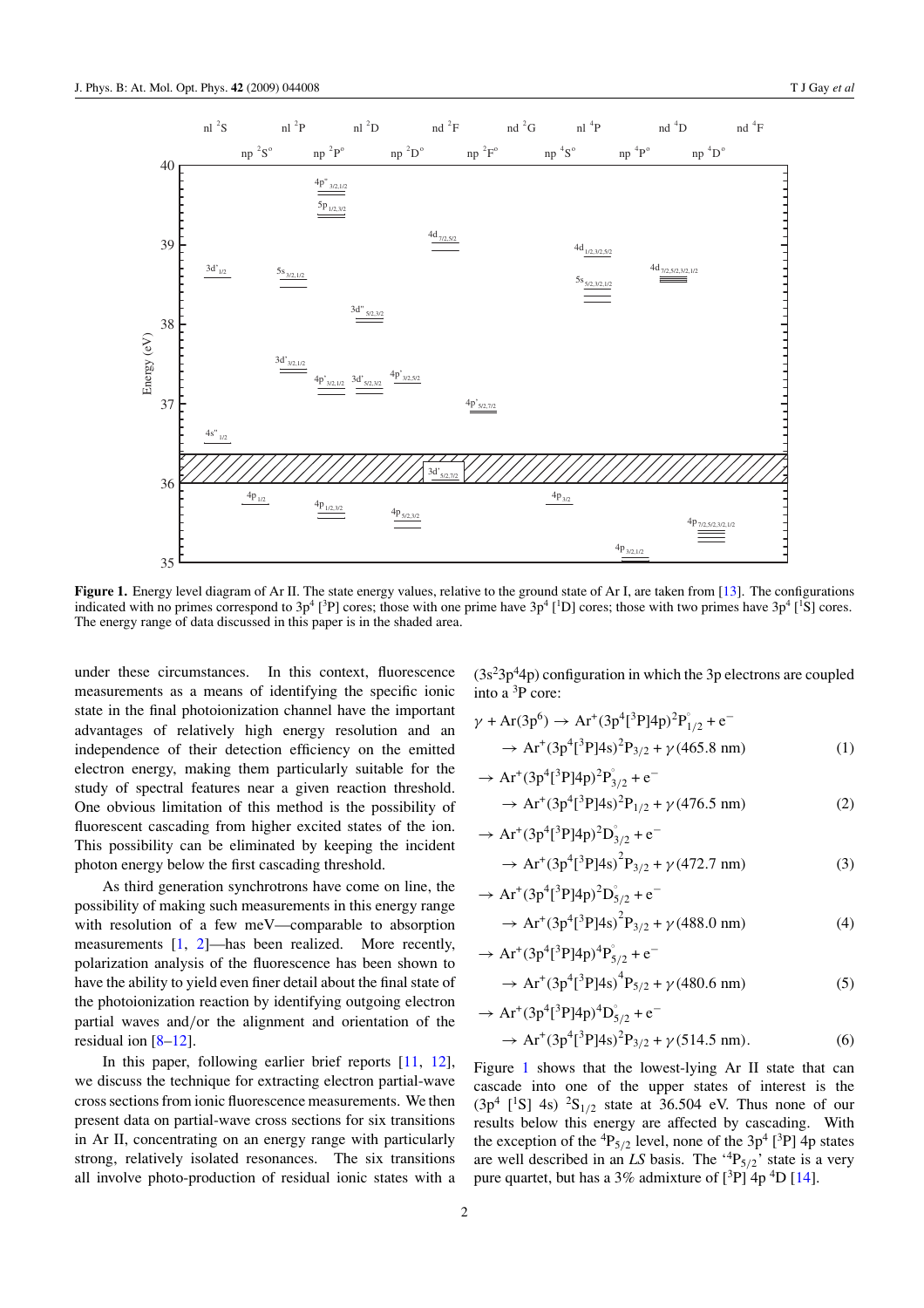<span id="page-4-0"></span>

circular polarization measurement:  $P_3$ 

**Figure 2.** Experimental schematic of the interaction region within the vacuum chamber.

We emphasize in this paper the importance of extracting individual partial waves for the interpretation of a variety of resonant spectral features, particularly with regard to the dynamic processes responsible for them. Among other things, these data provide the first unambiguous evidence in this system for interference between two resonant production mechanisms. In earlier work [\[12](#page-17-0)], we showed how electron partial-wave cross sections for reaction [\(2\)](#page-3-0) were affected by non-specified magnetic interactions, in that they did not display statistical population ratios expected in a pure *LS* production scheme. (Similar non-statistical distributions of residual Ar II fine-structure components (integrated over partial waves) have been observed in Ar and Ne photoelectron spectra [\[5,](#page-17-0) [6\]](#page-17-0).) Here, we extend this picture to include interference phenomena and discuss the possible roles played by continuum and ionic spin–orbit couplings in terms of their effect on the observed spectra.

#### **2. Experiment**

Our measurements were performed at beamline 10.0.1.2 of the Advanced Light Source (ALS), Lawrence Berkeley National Laboratory. A spherical-grating monochromator was used to select ionizing photon energies between 36.0 and 36.36 eV, with resolutions between 5 and 10 meV, controlled by entrance and exit slits on the monochromator. This radiation had a linear polarization in the horizontal plane of the storage ring that was *>*99%. Apertures and mirrors following the exit slit from the monochromator produced a beam of roughly circular cross section 0.5 mm in diameter that intersected the effusive Ar target (figure 2).

Prior to entering the interaction region, the linearly polarized synchrotron radiation traversed a four-reflector retarder which rendered it circularly polarized. The retarder design was based on earlier prototypes [\[15,](#page-17-0) [16\]](#page-17-0). We measured the circular polarization with a Au mirror analyser to be greater than 99% at all incident beam energies. As illustrated in

figure 2, the photon-gas collision region was observed by optical detection systems at polar angles of 30◦ and 90◦ relative to the incident photon propagation axis. These optical systems comprised BK7 glass f*/*1.9 lenses one focal length away from the interaction region (located by the intersection of the axes of the ionizing photon beam and the effusive gas jet, whose needle tip was 2 mm from this intersection), a quarter-wave retarder (Meadowlark achromat with retardance between 0.253 and 0.244 waves over the wavelength range of interest) for the  $30^\circ$ system, linear polarizers (Sterling Optics 105 MB) that could be rotated *in situ*, interference filters to select the fluorescent transition under study, and lenses to refocus the collimated light onto the bi-alkali photocathodes of the photon-counting photomultiplier tubes. Ti cones whose axes were coincident with the centre of the interaction region were used to shield the insulating surfaces of the first focusing lens in these optical trains. The front ends of these cones were 2.7 cm from the interaction region. The interference filters used to isolate transitions [\(1\)](#page-3-0)–[\(6\)](#page-3-0) had FWHM band-pass widths of  $\sim$ 0.4 nm. A two-layer magnetic shield with one layer internal to the vacuum chamber and another external attenuated the ambient magnetic field in the volume of the interaction region to less than 0.5 *μ*T.

At each incident photon energy, detector counts were accumulated for a fixed time period and normalized to the digitized signal from the downstream photodiode after a darkcount rate had been subtracted from the raw signal. Our relative intensity data are not corrected for diode quantum efficiency over the energy range of our measurements; from 36.0 to 36.4 eV, this efficiency changes by less than 1%. A gasout background with the incident photon beam present never differed statistically from the dark-count rates for the PMTs. There were no systematic shifts between the normalized count rates for data acquisition between ALS storage ring refills.

#### **3. Theory**

#### *3.1. Extraction of partial-wave cross sections*

The direct results from our measurements are the polarizations and relative total intensities of selected, fine structure (*J*) resolved fluorescent transitions. From such data, one means of obtaining the probabilities for the production of specific photoelectron partial waves with total angular momentum *je* involves an application of the Fano–Macek [\[17\]](#page-17-0) formalism, later extended by Greene and Zare [\[18](#page-17-0)], whereby one defines parameters that represent a measure of the magnetic sub-state distribution of an atomic state *ψ*. The orientation parameter

$$
O_0 \equiv \frac{\langle J_z \rangle}{J(J+1)} = \frac{\sum_{M_J} M_J |\langle JM_J | \psi \rangle|^2}{J(J+1)}
$$
  
= 
$$
\frac{2P_3[P_4 \cos^2(\theta) - 1]}{h_1(3 - P_4) \cos(\theta)}
$$
(7)

is proportional to the magnetic dipole moment of the fluorescing atomic state along the incident photon axis  $(\hat{z})$ , where  $\theta$  is the polar angle relative to  $\hat{z}$  (see figure 2). The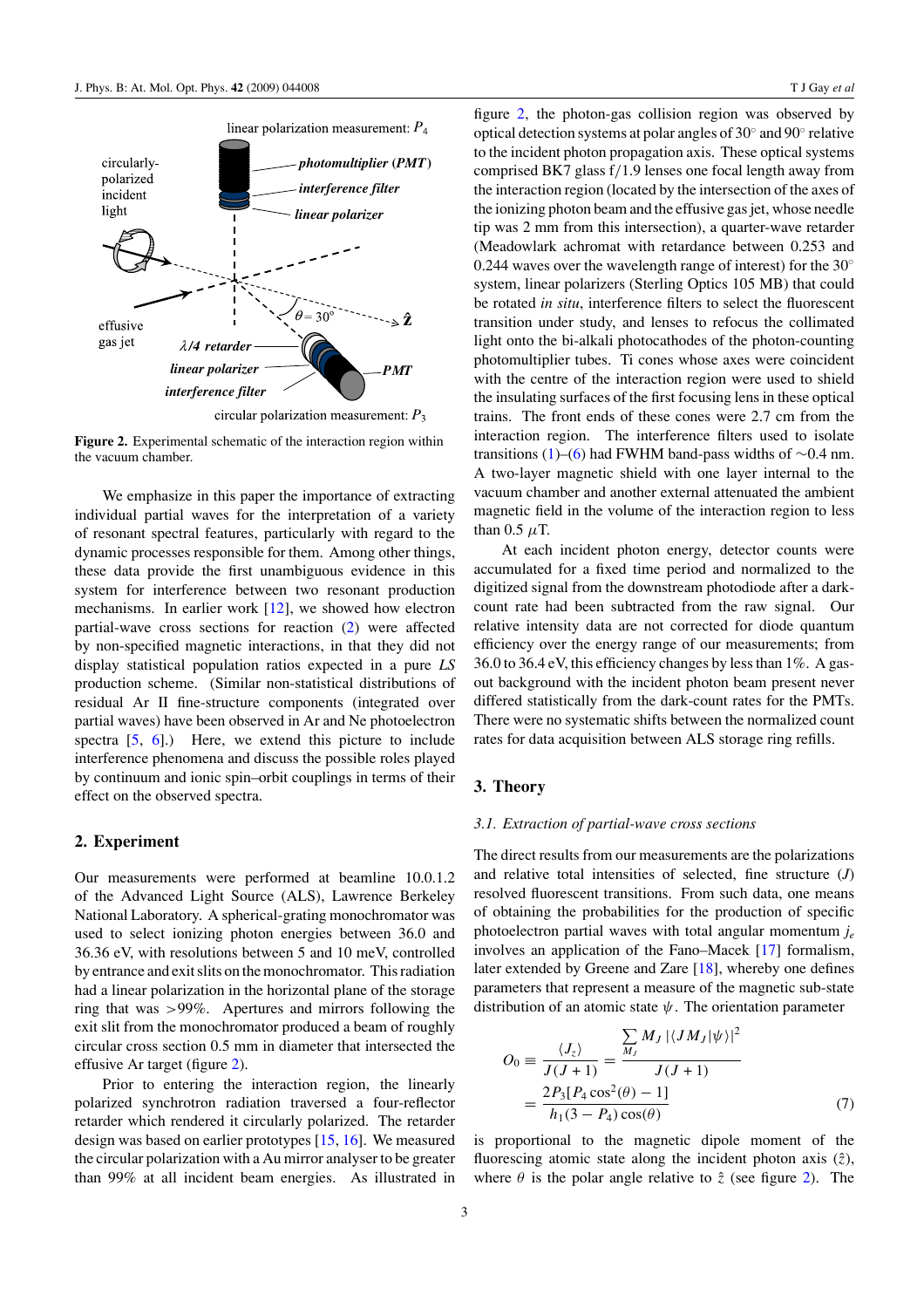alignment parameter

$$
A_0 = \frac{\langle 3J_z^2 - J^2 \rangle}{J(J+1)} = \frac{\sum_{M_J} [3M_J^2 - J(J+1)] |\langle JM_J|\psi \rangle|^2}{J(J+1)}
$$
  
=  $\frac{4P_4}{h_2(3 - P_4)}$  (8)

is proportional to the zeroth component of the electric quadrupole tensor along this axis. The orientation parameter indicates whether the atomic state has an angular momentum projection parallel or anti-parallel to this symmetry direction, while the alignment parameter indicates whether its charge cloud is prolate or oblate along the same axis. The circular polarization  $P_3$  is measured at an angle  $\theta = 30^\circ$  to the incident photon momentum (see figure [2\)](#page-4-0), while the linear polarization *P*<sup>4</sup> is measured perpendicular to this momentum. The influence of the total angular momenta of the upper *J* and lower state  $J_f$ for the fluorescence is contained in the  $h_k$  term

$$
h_k \equiv (-1)^{J-J_f} \frac{\begin{Bmatrix} J & J & k \\ 1 & 1 & J_f \end{Bmatrix}}{\begin{Bmatrix} J & J & k \\ 1 & 1 & J \end{Bmatrix}}.
$$
 (9)

To make the connection between fluorescent polarization and the photoelectron partial-wave probabilities, we denote the final state with a specific photoelectron partial wave by  $|\psi_{j_e}|$ , which is produced from the initial state  $|J_0M_{J_0}\rangle$  through the action of the photon absorption operator:  $|\psi_{j_e}| = D_q^k |J_0 M_{J_0}\rangle$ . Projecting onto basis states for the total angular momentum  $|J_tM_{J_t}\rangle$ ,

$$
\left| \psi_{j_c} \right| = \sum_{J_t, M_{J_t}} \left| J_t M_{J_t} \right| \left\langle J_t M_{J_t} \right| D_q^k \left| J_0 M_{J_0} \right\rangle \tag{10}
$$

allows the use of the Wigner–Eckart theorem

$$
\langle J_t M_{J_t} | D_q^k | J_0 M_{J_0} \rangle = \langle J_0 M_{J_0} kq | J_t M_{J_t} \rangle \langle J_t | D^k | J_0 \rangle \tag{11}
$$

to rewrite the final state for a specific photoelectron partial wave

$$
\left|\psi_{j_e}\right\rangle = \sum_{J_t, M_{J_t}} |J_t M_{J_t}\rangle \langle J_0 M_{J_0} kq | J_t M_{J_t}\rangle \langle J_t || D^k || J_0 \rangle. \tag{12}
$$

Within the dipole approximation  $k = 1$ . For circularly polarized ionizing radiation of right-handed helicity,  $q = +1$ , and with the atom initially in its ground state with  $J_0 = 0$  and  $M_{J_0} = 0$  the Clebsch–Gordan coefficient  $\langle J_0 M_{J_0} k q | J_t M_{J_t} \rangle$ vanishes unless  $J_t = 1$  and  $M_{J_t} = +1$ . Therefore, the final state for a specific photoelectron partial wave reduces to

$$
\left|\psi_{j_e}\right\rangle = |J_t = 1, M_{J_t} = +1 \rangle \langle J_t \| D^k \| J_0 \rangle. \tag{13}
$$

We can decouple the total final-state angular momentum  $\vec{J}_t = \vec{J} + \vec{j}_e$  into that for the ion  $\vec{J}$  and the photoelectron  $\vec{j}_e$ ,

$$
|J_t M_{J_t}\rangle = \sum_{M_J, m_{j_e}} \langle J M_J j_e m_{j_e} | J_t M_{J_t}\rangle | J M_J\rangle |j_e m_{j_e}\rangle, \quad (14)
$$

in order to rewrite the final state for a specific photoelectron partial wave:

$$
\left|\psi_{j_e}\right\rangle
$$
  
=  $\langle Jj_e \| D^k \| J_0 \rangle \sum_{M_J, m_{j_e}} \langle J M_J j_e m_{j_e} | J_t M_{J_t} \rangle | J M_J \rangle | j_e m_{j_e} \rangle.$  (15)

Here we have introduced additional labels to denote the reduced dipole matrix element for a specific photoelectron partial wave *je* and a specific fine-structure ionic state *J*.

For the possibility of multiple photoelectron partial waves, we sum in order to obtain the overall final state

$$
|\psi\rangle = \sum_{j_e} a_{j_e} \sum_{M_J m_{j_e}} \langle J M_J j_e m_{j_e} | J_t M_{J_t} \rangle | J M_J \rangle | j_e m_{j_e} \rangle, \quad (16)
$$

where we have written  $a_{i_e} \equiv \langle J, j_e \Vert D^k \Vert J_0 \rangle$  to denote the reduced dipole matrix elements, or in other words the probability amplitudes, for a specific photoelectron partial wave of angular momentum *je*. Thus, the orientation and alignment parameters allow us to relate measurements of  $P_3$ and  $P_4$  to the magnetic sub-state distribution of the ion and subsequently, through the angular momentum coupling of the final state  $|\psi\rangle$ , to the photoelectron partial-wave probabilities  $|a_{j_e}|^2$ .

As an example, consider an excited ionic state with  $J = \frac{1}{2}$ so that

$$
O_0\left(J=\frac{1}{2}\right)=\frac{\sum_{M_J=-\frac{1}{2}}^{\frac{1}{2}}M_J|\langle JM_J|\psi\rangle|^2}{\frac{1}{2}\left(\frac{1}{2}+1\right)}.\tag{17}
$$

In this case,  $\frac{3}{4}O_0 = \frac{1}{2} |J = \frac{1}{2}, M_J = +\frac{1}{2} |\psi||^2$  –  $\frac{1}{2} |J = \frac{1}{2}, M_J = -\frac{1}{2} |\psi\rangle|^2$ . For an ionic state with  $J = \frac{1}{2}$ , the dipole operator restricts  $j_e$  to be 1/2 or 3/2 so that the final state can be explicitly written as

$$
|\psi\rangle = \sum_{j_e=\frac{1}{2}}^{2} a_{j_e} \sum_{M_J=-\frac{1}{2}}^{+\frac{1}{2}} \sum_{m_{j_e}} \left\langle J = \frac{1}{2}, M_J j_e m_{j_e} \middle| J_t = 1, M_{J_t} = 1 \right\rangle
$$
  
\n
$$
\times \left| J = \frac{1}{2}, M_J \right\rangle |j_e m_{j_e}\rangle
$$
  
\n
$$
= a_{\frac{1}{2}} \sum_{M_J=-\frac{1}{2}}^{+\frac{1}{2}} \sum_{m_{j_e}=-\frac{1}{2}}^{+\frac{1}{2}} \left\langle \frac{1}{2}, M_J, j_e = \frac{1}{2}, m_{j_e} \middle| 1, 1 \right\rangle
$$
  
\n
$$
\times \left| \frac{1}{2}, M_J \right\rangle |j_e = \frac{1}{2}, m_{j_e} \right\rangle
$$
  
\n
$$
+ a_{\frac{3}{2}} \sum_{M_J=-\frac{1}{2}}^{+\frac{3}{2}} \sum_{m_{j_e}=-\frac{3}{2}}^{+\frac{3}{2}} \left\langle \frac{1}{2}, M_J, j_e = \frac{3}{2}, m_{j_e} \middle| 1, 1 \right\rangle
$$
  
\n
$$
\times \left| \frac{1}{2}, M_J \right\rangle |j_e = \frac{3}{2}, m_{j_e} \right\rangle
$$
  
\n
$$
= a_{\frac{1}{2}} \sum_{m_{j_e}=-\frac{1}{2}}^{+\frac{1}{2}} \left\langle \frac{1}{2}, M_J = -\frac{1}{2}, \frac{1}{2}, m_{j_e} \middle| 1, 1 \right\rangle
$$
  
\n
$$
\times \left| \frac{1}{2}, M_J = -\frac{1}{2} \right\rangle \left| \frac{1}{2}, m_{j_e} \right\rangle
$$
  
\n
$$
+ a_{\frac{1}{2}} \sum_{m_{j_e}=-\frac{1}{2}}^{+\frac{1}{2}} \left\langle \frac{1}{2}, M_J = \frac{1}{2}, \frac{1}{2}, m_{j_e} \middle| 1, 1 \right\rangle
$$
  
\n
$$
\times \left| \frac{1}{2}, M_J = \frac{1}{2} \right\rangle \left| \frac{1}{2}, m_{j_e} \right\rangle
$$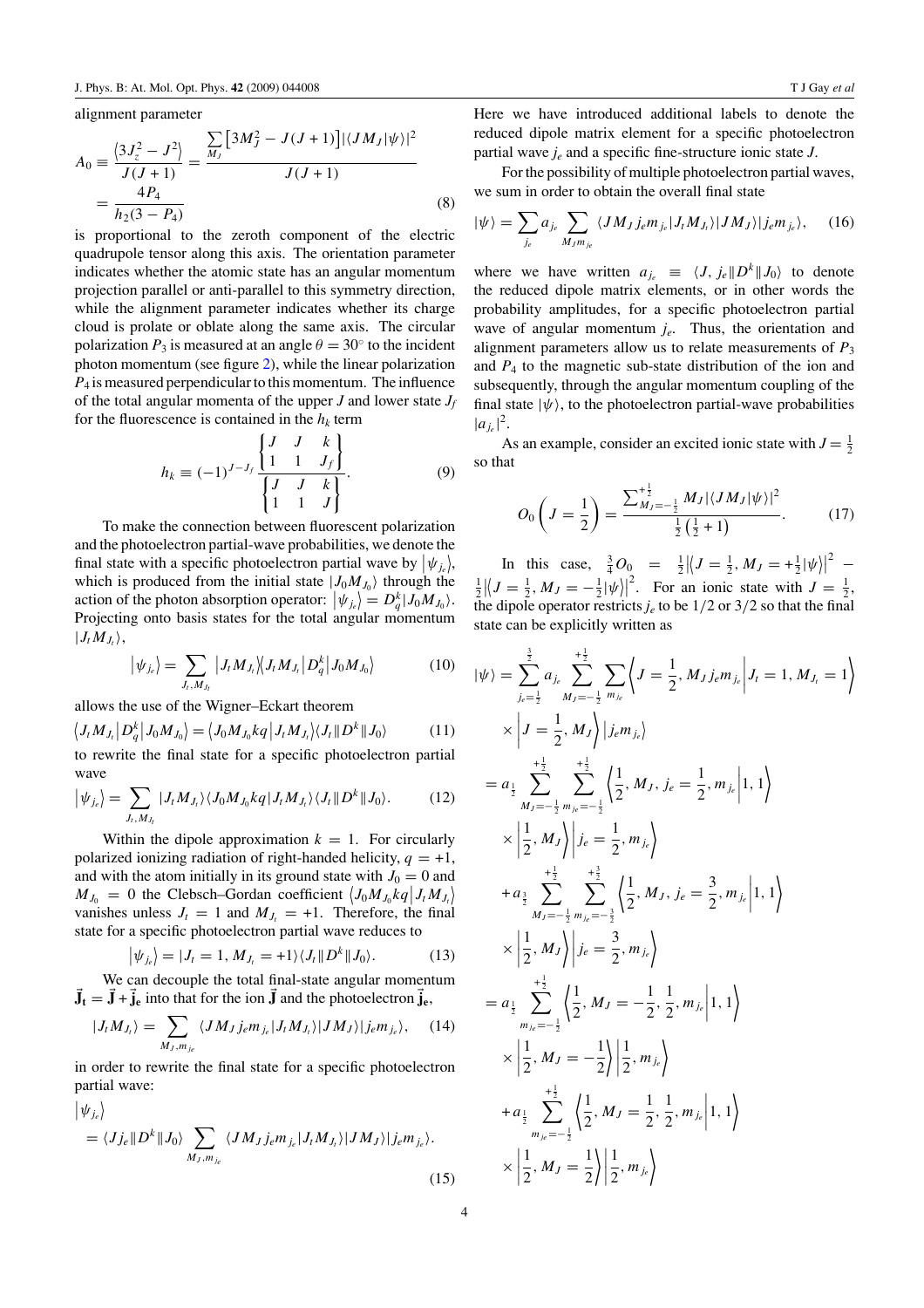$$
+ a_{\frac{3}{2}} \sum_{m_{j_e} = -\frac{3}{2}}^{\frac{+3}{2}} \left\langle \frac{1}{2}, M_J = -\frac{1}{2}, \frac{3}{2}, m_{j_e} \middle| 1, 1 \right\rangle
$$
  
\n
$$
\times \left| \frac{1}{2}, M_J = -\frac{1}{2} \right\rangle \left| \frac{3}{2}, m_{j_e} \right\rangle
$$
  
\n
$$
+ a_{\frac{3}{2}} \sum_{m_{j_e} = -\frac{3}{2}}^{\frac{+3}{2}} \left\langle \frac{1}{2}, M_J = \frac{1}{2}, \frac{3}{2}, m_{j_e} \middle| 1, 1 \right\rangle \left| \frac{1}{2}, M_J = \frac{1}{2} \right\rangle
$$
  
\n
$$
\times \left| \frac{3}{2}, m_{j_e} \right\rangle.
$$
 (18)

Therefore,

$$
\left\langle \frac{1}{2}, M_J = \frac{1}{2} \middle| \psi \right\rangle
$$
\n
$$
= a_{\frac{1}{2}} \sum_{m_{j_e}=-\frac{1}{2}}^{\frac{+1}{2}} \left\langle \frac{1}{2}, M_J = \frac{1}{2}, \frac{1}{2}, m_{j_e} \middle| 1, 1 \right\rangle \left| \frac{1}{2}, m_{j_e} \right\rangle
$$
\n
$$
+ a_{\frac{3}{2}} \sum_{m_{j_e}=-\frac{3}{2}}^{\frac{+3}{2}} \left\langle \frac{1}{2}, M_J = \frac{1}{2}, \frac{3}{2}, m_{j_e} \middle| 1, 1 \right\rangle \left| \frac{3}{2}, m_{j_e} \right\rangle \tag{19}
$$

and

and  
\n
$$
\left\langle \frac{1}{2}, M_J = -\frac{1}{2} \middle| \psi \right\rangle
$$
\n
$$
= a_{\frac{1}{2}} \sum_{m_{j_e}=-\frac{1}{2}}^{+\frac{1}{2}} \left\langle \frac{1}{2}, M_J = -\frac{1}{2}, \frac{1}{2}, m_{j_e} \middle| 1, 1 \right\rangle \left| \frac{1}{2}, m_{j_e} \right\rangle
$$
\n
$$
+ a_{\frac{3}{2}} \sum_{m_{j_e}=-\frac{3}{2}}^{+\frac{3}{2}} \left\langle \frac{1}{2}, M_J = -\frac{1}{2}, \frac{3}{2}, m_{j_e} \middle| 1, 1 \right\rangle \left| \frac{3}{2}, m_{j_e} \right\rangle.
$$
\n(20)

Upon forming the absolute squares we obtain

$$
\left| \left\langle \frac{1}{2}, M_J = \frac{1}{2} |\psi \rangle \right|^2 = \left| a_{\frac{1}{2}} \right|^2 \left\langle \frac{1}{2}, \frac{1}{2}, \frac{1}{2}, m_{j_e} = -\frac{1}{2} | 1, 1 \right\rangle^2
$$
  
+  $\left| a_{\frac{1}{2}} \right|^2 \left\langle \frac{1}{2}, \frac{1}{2}, \frac{1}{2}, m_{j_e} = +\frac{1}{2} | 1, 1 \right\rangle^2$   
+  $\left| a_{\frac{3}{2}} \right|^2 \left\langle \frac{1}{2}, \frac{1}{2}, \frac{3}{2}, m_{j_e} = -\frac{3}{2} | 1, 1 \right\rangle^2$   
+  $\left| a_{\frac{3}{2}} \right|^2 \left\langle \frac{1}{2}, \frac{1}{2}, \frac{3}{2}, m_{j_e} = -\frac{1}{2} | 1, 1 \right\rangle^2$   
+  $\left| a_{\frac{3}{2}} \right|^2 \left\langle \frac{1}{2}, \frac{1}{2}, \frac{3}{2}, m_{j_e} = +\frac{1}{2} | 1, 1 \right\rangle^2$   
+  $\left| a_{\frac{3}{2}} \right|^2 \left\langle \frac{1}{2}, \frac{1}{2}, \frac{3}{2}, m_{j_e} = +\frac{3}{2} | 1, 1 \right\rangle^2$   
=  $\left| a_{\frac{1}{2}} \right|^2 + \frac{1}{4} \left| a_{\frac{3}{2}} \right|^2$  (21)  
and

$$
\left| \left\langle \frac{1}{2}, M_J = -\frac{1}{2} \right| \psi \right\rangle \right|^2 = \left| a_{\frac{1}{2}} \right|^2 \underbrace{\left\langle \frac{1}{2}, -\frac{1}{2}, \frac{1}{2}, m_{j_e} = -\frac{1}{2} \right| 1, 1 \rangle^2}_{0}
$$

$$
+ |a_{\frac{1}{2}}|^2 \underbrace{\left(\frac{1}{2}, -\frac{1}{2}, \frac{1}{2}, m_{j_e} = +\frac{1}{2} | 1, 1\right)}_{0}
$$
\n
$$
+ |a_{\frac{3}{2}}|^2 \underbrace{\left(\frac{1}{2}, -\frac{1}{2}, \frac{3}{2}, m_{j_e} = -\frac{3}{2} | 1, 1\right)}_{0}
$$
\n
$$
+ |a_{\frac{3}{2}}|^2 \underbrace{\left(\frac{1}{2}, -\frac{1}{2}, \frac{3}{2}, m_{j_e} = -\frac{1}{2} | 1, 1\right)}_{0}
$$
\n
$$
+ |a_{\frac{3}{2}}|^2 \underbrace{\left(\frac{1}{2}, -\frac{1}{2}, \frac{3}{2}, m_{j_e} = +\frac{1}{2} | 1, 1\right)}_{0}
$$
\n
$$
+ |a_{\frac{3}{2}}|^2 \underbrace{\left(\frac{1}{2}, -\frac{1}{2}, \frac{3}{2}, m_{j_e} = +\frac{3}{2} | 1, 1\right)}_{-\frac{\sqrt{3}}{2}}
$$
\n
$$
= \frac{3}{4} |a_{\frac{3}{2}}|^2.
$$
\n(22)

$$
The reference
$$

 $\overline{a}$ 

$$
\begin{split}\n\frac{3}{4}O_0 &= \frac{1}{2} \left| \langle J = \frac{1}{2}, M_J = +\frac{1}{2} |\psi \rangle \right|^2 \\
&- \frac{1}{2} \left| \langle J = \frac{1}{2}, M_J = -\frac{1}{2} |\psi \rangle \right|^2 \\
&= \frac{1}{2} \left( \left| a_{\frac{1}{2}} \right|^2 + \frac{1}{4} \left| a_{\frac{3}{2}} \right|^2 \right) - \frac{1}{2} \left( \frac{3}{4} \left| a_{\frac{3}{2}} \right|^2 \right) \\
&= \frac{1}{2} \left| a_{\frac{1}{2}} \right|^2 - \frac{1}{4} \left| a_{\frac{3}{2}} \right|^2.\n\end{split} \tag{23}
$$

Imposing the normalization condition  $|a_{\frac{1}{2}}|^2 + |a_{\frac{3}{2}}|^2 = 1$ yields

$$
\left|a_{\frac{1}{2}}\right|^2 = \frac{1}{3} + O_0\left(J = \frac{1}{2}\right) \tag{24}
$$

and

$$
\left|a_{\frac{3}{2}}\right|^2 = \frac{2}{3} - O_0\left(J = \frac{1}{2}\right). \tag{25}
$$

This example involves only the orientation parameter since the alignment parameter is identically zero for a state with  $J = \frac{1}{2}$ . From equations (21), (22), (24) and (25) one can obtain the fractional probabilities of individual  $M_J$  states within the excited ion. These probabilities are proportional to  $O<sub>o</sub>(J)$  plus a constant.

For the case of an ionic state with  $J > \frac{1}{2}$  there are three photoelectron partial waves possible with different total angular momenta  $j_e$ ; the additional linear polarization measurement along with the corresponding alignment parameter for this case provides the additional equation to extract all three partial-wave probabilities. The most general form of these equations was given in [\[18\]](#page-17-0). After revising those equations to account for the different (Fano–Macek) convention used in the present study, and also after correcting the third of equation  $(54)$  of [\[18\]](#page-17-0) for a typographical error in the sign shown for the orientation term, the general relationship is given by

$$
\sigma(J; j_e = J + 1) = \frac{5J}{3(2J+1)} A_0(J)
$$

$$
- \frac{(2J+3)J}{2J+1} O_0(J) + \frac{2J+3}{3(2J+1)},
$$
(26)

$$
\sigma(J; j_e = J - 1) = \frac{5(J + 1)}{3(2J + 1)} A_0(J)
$$
  
+ 
$$
\frac{(2J - 1)(J + 1)}{2J + 1} O_0(J) + \frac{2J - 1}{3(2J + 1)}
$$
(27)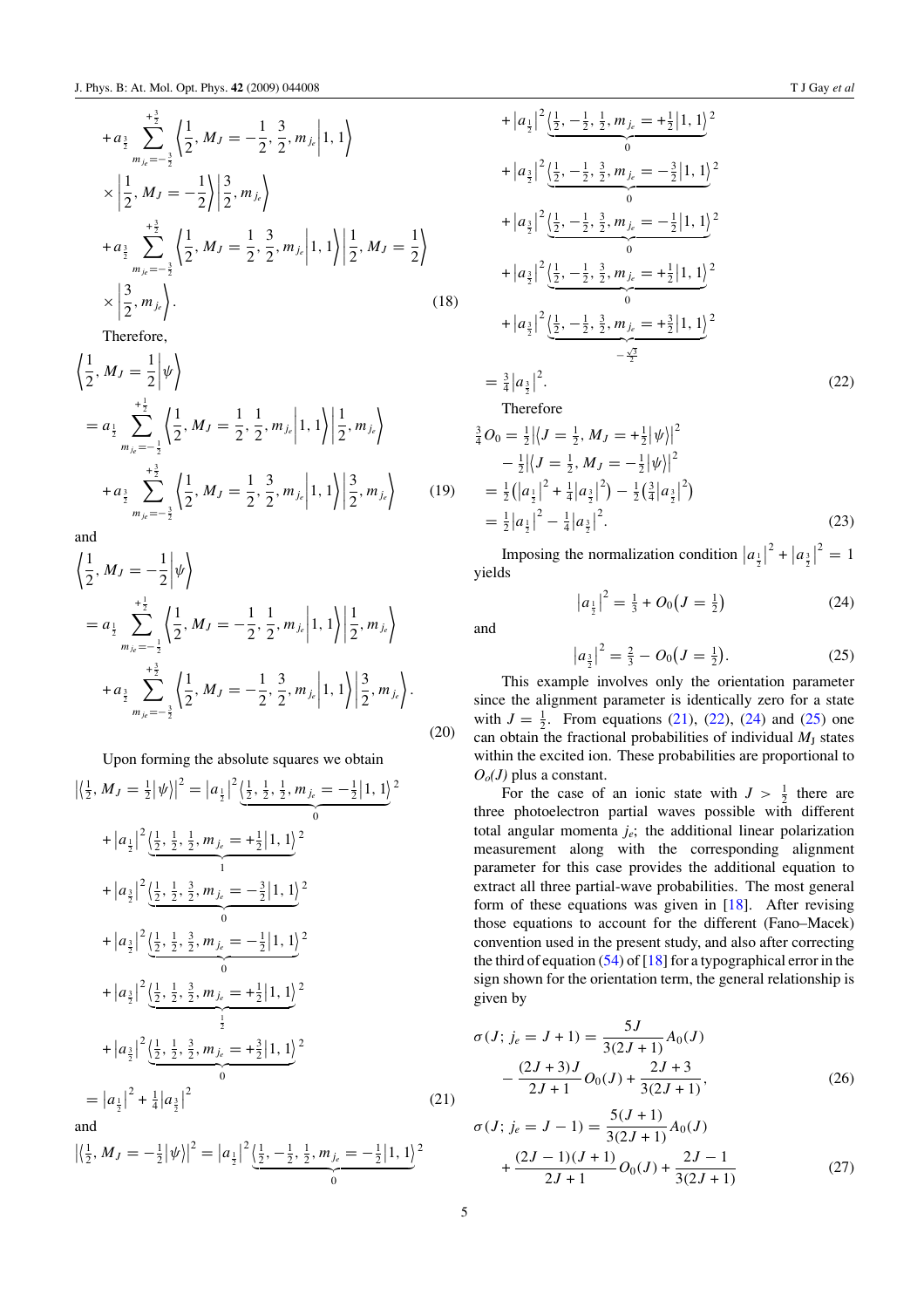and

$$
\sigma(J; j_e = J) = -\frac{5}{3}A_0(J) + O_0(J) + \frac{1}{3}.
$$
 (28)

Note that for an initial target state with zero angular momentum  $J_0 = 0$ , as is the case here, the angular momentum transfer  $j_t$  of  $[18]$  reduces simply to the photoelectron total angular momentum *j*e.

#### *3.2. Theoretical calculations*

Photoionization cross sections for Ar have also been obtained theoretically using the ab-initio *R*-matrix approach [\[19](#page-17-0)], which was extended to use multi-configuration Hartree–Fock (MCHF) orbitals for the description of residual states of Ar II [\[20\]](#page-17-0). A detailed description of how photoionization cross sections are determined in *LS*-coupling has been given previously [\[21,](#page-17-0) [22](#page-17-0)]. However, as mentioned above, none of the final Ar II states studied here, apart from the <sup>4</sup> P◦ <sup>5</sup>*/*<sup>2</sup> level, can be described well in *LS*-coupling. We have therefore incorporated the spin–orbit splitting of the individual Ar II states in the present calculations through an *LS*-to-jj frame transformation [\[19](#page-17-0), [23,](#page-17-0) [24](#page-17-0)]. In addition, spin–orbit interactions between different states in the  $3p^4(^3P)4p$  configuration cannot be neglected. We have thus added a second frame transformation to take spin–orbit interactions between Ar II levels into account [\[23](#page-17-0), [24](#page-17-0)].

We start the calculations by determining physical 1s, 2s, 2p, 3s, 3p, 3d, 4s and 4p orbitals for Ar II using the MCHF approach [\[25\]](#page-17-0). To improve the description of the Ar II states, we also obtain unphysical 4d, 5s and 5p correlation orbitals. Using these orbitals, we generate an extensive basis for the description of the  $3s^23p^5$ ,  $3s3p^6$ , and all  $3s^23p^4(3d,4s,4p)$  states of Ar II. The photoionization cross sections are obtained using *R*-matrix theory. Within the inner region, a sphere with a radius of 13 au, we generate a basis set for Ar by combining all states within the Ar II basis with a complete set of single-electron continuum functions. The maximum angular momentum for the continuum electrons is three. The initial state of Ar is given by the eigenfunction associated with the lowest eigenvalue with  ${}^{1}S^{e}$  symmetry. To improve the agreement with experiment we need the ionization thresholds in theory and experiment to coincide, and the energies of this Ar ground state and all Ar II thresholds are thus shifted to their experimental values.

For the final-state calculations, we include not only the <sup>1</sup>P° symmetry, but also the <sup>3</sup>S°, <sup>3</sup>P°, <sup>3</sup>D°, <sup>5</sup>P°, <sup>5</sup>D° and <sup>5</sup>F° symmetries which are coupled to the  ${}^{1}P^{\circ}$  symmetry (either directly or indirectly) by spin–orbit interactions. For each of these symmetries, we obtain *K*-matrices and dipole vectors at a range of energies by matching the inner region solutions to asymptotic solutions in the outer region. Application of the *LS*-jj frame transformation gives dipole vectors and *K*matrices which include the spin–orbit interactions within the Ar II states. Finally, the frame transformation coupling the various levels of Ar II then gives dipole vectors and *K*-matrices including spin–orbit interactions between the different Ar II levels. From these, we can then determine the photoionizationexcitation cross section for each Ar II level.

To compare the theoretical photoionization cross sections with those obtained experimentally, we convolve the theoretical cross sections with a Gaussian having a fullwidth at half-maximum between 5 and 10 meV, corresponding to the respective experimental resolutions of 10 meV for reaction [\(1\)](#page-3-0), 8 meV for reactions  $(2)$ – $(4)$ , and 5 meV for reactions [\(5\)](#page-3-0) and [\(6\)](#page-3-0). This is of particular importance for comparison with experiment at the present photon energies. The final states contain many overlapping Rydberg series, and the resolution determines which Rydberg series will be observed at a particular photon energy.

#### **4. Discussion of results**

#### *4.1. Overview*

Figure  $\frac{3}{3}$  $\frac{3}{3}$  $\frac{3}{3}$  (whose data were originally published in [\[12\]](#page-17-0)) shows the total relative intensity (in arbitrary units) of the 476.5 nm fluorescence from the Ar<sup>+</sup> 3p<sup>4</sup> [<sup>3</sup>P] 4p <sup>2</sup>P<sup>°</sup><sub>3/2</sub>-4s [<sup>3</sup>P] <sup>2</sup>P<sub>1/2</sub> transition (reaction  $(2)$ ). The lines connecting the experimental data points of figure [3](#page-8-0) are drawn to guide the eye. This intensity,  $I = I_{\parallel} + 2I_{\perp}$ , which combines the linearly polarized fluorescence intensities parallel and perpendicular to the incident photon beam, is proportional to the total excitation cross section. Figure [3](#page-8-0) sets the context for discussion of the rest of our data and bears some discussion. The threshold for this simultaneous excitation*/*ionization reaction populating the 3p4  $[{}^{3}P]$  4p<sup>2</sup>P<sup>°</sup><sub>3/2</sub> state is evident at 35.625 eV, which is consistent, given the 8 meV resolution of the data, with the spectroscopic value of 35.627 eV obtained by Minnhagen  $[13]$ . (We estimate an absolute energy uncertainty in all the data presented here of  $\pm 1$  meV. The estimated doubly excited resonance positions have higher uncertainty, as discussed below.) Overlain in figure [3](#page-8-0) are our estimated positions of the terms corresponding to five doubly excited Ar I Rydberg series. These were obtained from the high-resolution absorption data of Madden, Ederer and Codling [\[1](#page-17-0)], using known series limits and accepted ranges for quantum defects  $[12]$  $[12]$  in the formula  $[26]$  $[26]$ 

$$
E(n) = \frac{Ry_{\infty}}{(n - \delta(l, n))^2},
$$
\n(29)

where  $\delta(l, n) = (k_1(l) + k_2(l)/n^2)$  and  $k_1$  and  $k_2$  are weak functions of *l*. These estimated resonance positions correlate well with the observed structure in the spectra. Parity and angular momentum conservation restrict the orbital angular momentum of the Rydberg electron to only those values indicated for each of the series limits shown.

The complex structure of this spectrum is not surprising, given the large number of doubly-excited states that can be accessed in this energy range that autoionize into the final ionic state. The dynamical processes leading to the production of the Ar II  $3p^4$  [<sup>3</sup>P]  $4p^2P^{\circ}_{3/2}$  state are complicated by the fact that the photoelectron leaves, over this energy range, with at most ∼1 eV, meaning that post-collision interactions will be very important.

Despite its complicated structure, cross sections for photoionization of Ar with the excitation of the  $3p^4(^3P)4p$  $2P<sup>°</sup>$  state were obtained with encouraging accuracy by van der Hart and Greene [\[22](#page-17-0)], albeit with some discrepancies in, e.g., the region near 35.76 eV. These cross sections were obtained within an *LS*-coupling approximation, and under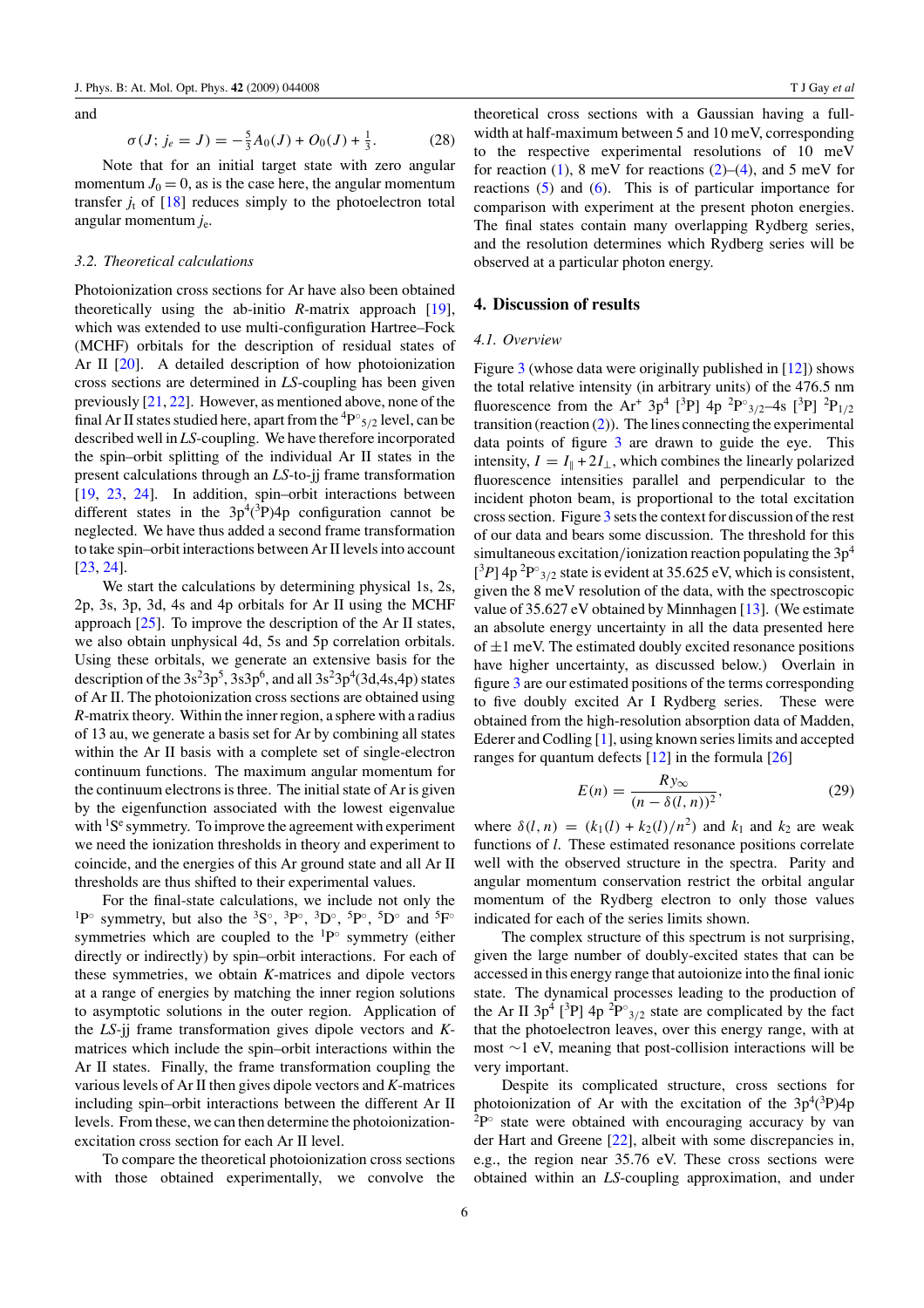<span id="page-8-0"></span>

**Figure 3.** Total fluorescent intensity for reaction [\(2\)](#page-3-0) (476.5 nm; Ar II 3p<sup>4</sup> [<sup>3</sup>P] 4p <sup>2</sup>P°<sub>3/2</sub> — [<sup>3</sup>P] 4s <sup>2</sup>P<sub>1/2</sub>). The experimental data (open circles) are normalized to theory (solid line) of this work at the energy of the peak of the Ar I (3s<sup>2</sup>3p<sup>4</sup>) [<sup>1</sup>S] 4s <sup>2</sup>S 8p resonance at 36.163 eV. The vertical lines show the positions of resonant doubly excited autoionizing states of Ar I: (1)  $3p^4$  [<sup>1</sup>D] 3d  $^2F_{5/2}$  *n*p; (2)  $3p^4$  [<sup>1</sup>D] 3d  $^2F_{5/2}$  *nf*; (3)  $3p^4$  [<sup>1</sup>D] 3d <sup>2</sup>F<sub>7/2</sub> *nf*; (4)  $3p^4$  [<sup>1</sup>S] 4s <sup>2</sup>S<sub>1/2</sub> *np*; and (5)  $3p^4$  [<sup>1</sup>D] 4p <sup>2</sup>P<sub>1/2</sub> *ns* (see the text). The experimental resolution and convolution width of theory are 8 meV.

the assumption of a 60 meV photon-energy resolution. The present experiments have significantly better resolution, and in figure 3, we thus present our new theoretical cross sections convoluted with a 8 meV photon-energy resolution. They have been obtained following the *LS*-to-jj frame transformation discussed above, and thus include spin–orbit mixing of the different Ar II levels. Considering the fact that the present spectrum contains many overlapping Rydberg series, the theoretical cross sections are in quite reasonable agreement with experiment.

The data shown in figure  $3$  are dominated by  $(1)$  and obscured Rydberg series of resonances between 35.85 and 36.0 eV, most likely a combination of resonances from the three  $\left[\text{^{1}D}\right]$ 3d  $\text{^{2}F}$  series shown in figure 3, (2) a number of fairly well-isolated, prominent features between 36.0 and 36.35 eV, and (3) a second apparent partial Rydberg series between 36.34 and 36.46 eV, most likely belonging to the [ $^1$ S]4s  $^2$ S Ar II series limit, with a significant background just below and above 36.4 eV. Both Rydberg series ((1) and (3) above) appear to be made up of symmetric peaks, to the extent that they are resolved. The nature of the background underlying these series is not readily identifiable. In [\[22](#page-17-0)], the lower-energy background between 35.7 eV and 36 eV is attributed to 'the Rydberg series leading up to the  ${}^{2}S^{e}$  threshold' (series label '4' in figure 3). Another possibility is that the background is simply the unresolved structure of the doubly excited Rydberg series labelled '1', '2' and '3' in figure 3 with the  $7p$  [<sup>1</sup>S]4s <sup>2</sup>S (Rydberg series (4)) term at 36.02 eV being observed as a window resonance. We will discuss this issue in more detail below.

The prominent maxima at 36.16, 36.25, and 36.30 eV are clearly the 8p, 9p and 10p members of the  $[^1S]4s$  <sup>2</sup>S  $n/p$  series. It is interesting to note that of all the  $3s^23p^4$  *nl*, n'l'Ar<sup>∗∗</sup> Rydberg series identified by Madden, Ederer and Codling [\[1](#page-17-0)] and by Baig *et al* [\[2\]](#page-17-0), this is the only one with  $nl = 4s$ . Most importantly, the 8p, 9p and 10p resonances display a clear asymmetry reminiscent of a Beutler–Fano profile, indicating interference with other ionization pathways with nearly constant amplitude over the energy width of the resonance. It is the nature of this interference that we are most concerned with in the current work. Finally, the double-humped peaks at 36.07 and 36.11 eV, seen as a single maximum in the theoretical spectrum, are not readily identifiable in terms of the Rydberg series shown in figure 3, but will also be discussed further below.

#### *4.2. The region between 36.00 and 36.35 eV*

Because of the prominence, unique configuration and asymmetric character of the resonances in the region between 36.0 and 36.35 eV, we have investigated this range in more detail, measuring the relative intensities of the reaction pathways  $(1)$ – $(6)$  listed in the introduction over this energy range. These residual ionic states were chosen because the first four match the  $3s^23p^4[{}^3P]$  4p  ${}^2P$ ,  ${}^2D$  *LS* channels investigated by van der Hart and Greene [\[22\]](#page-17-0), and because the last two reactions producing quartet states hold the promise of providing additional insight into spin–orbit forces during the photoionization*/*excitation process. The relative fluorescence intensity for all six excited states of Ar II are shown in figure [4,](#page-9-0) in conjunction with the theoretical results. Experimental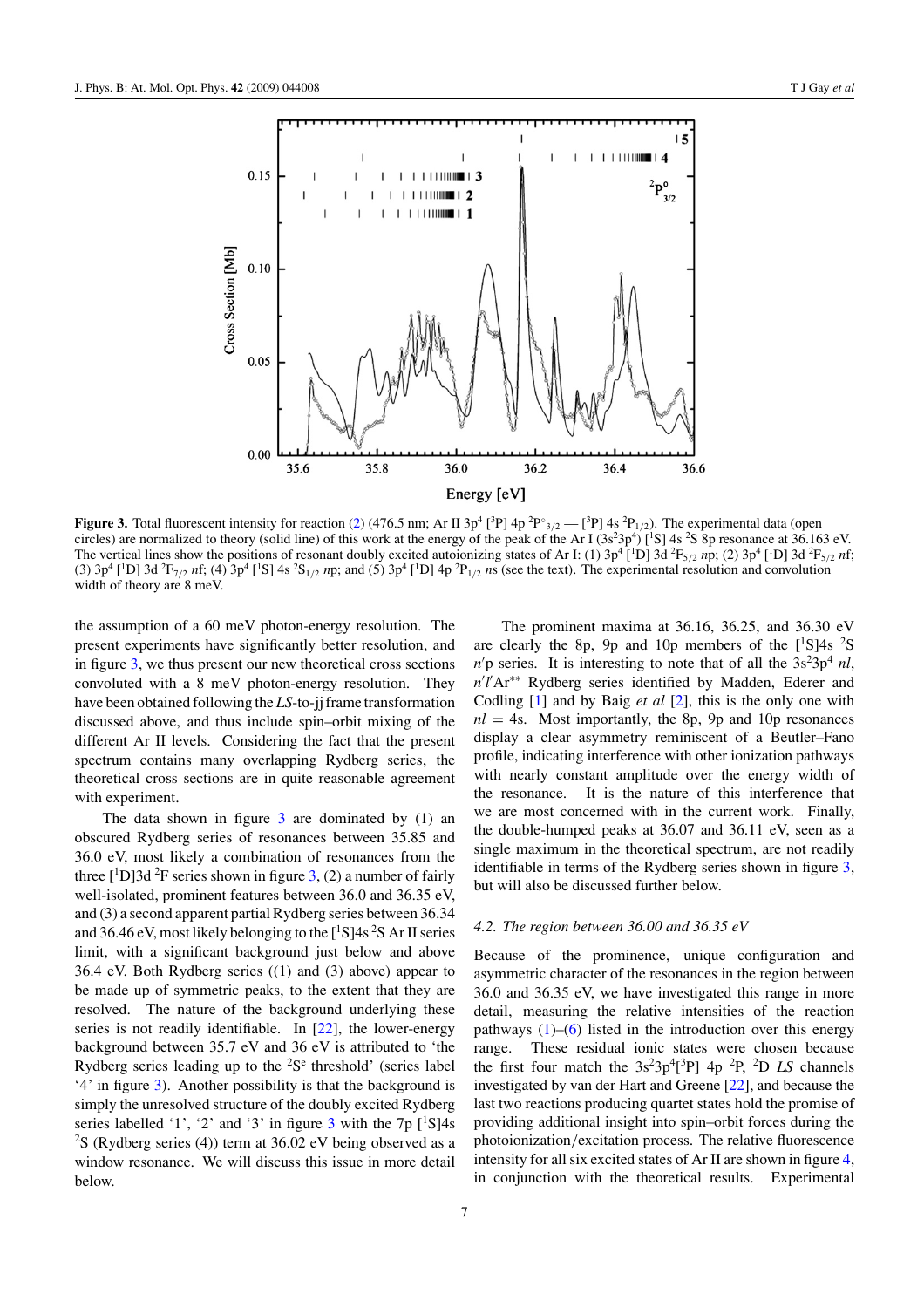<span id="page-9-0"></span>results for both the <sup>2</sup>P states have been published previously [\[9–12](#page-17-0)]. Theoretical cross sections for the <sup>4</sup>P°<sub>5/2</sub> and <sup>2</sup>P°<sub>3/2</sub> states have also been published previously [\[24](#page-17-0)]. The theoretical cross sections include the spin–orbit couplings between Ar II states. For most of the present spectra, this coupling has relatively little effect, affecting resonance heights by up to about 30%. However, there are some more noticeable effects. In the <sup>2</sup>P $^{\circ}$ <sub>1/2</sub> spectrum, the peak at 36.05 eV decreases by a factor of two when the coupling is taken into account.

Spin–orbit coupling between Ar II states has, however, a dramatic effect on the photoionization–excitation spectrum for the  ${}^{4}D^{\circ}_{5/2}$  symmetry. In the absence of spin–orbit mixing between Ar II states, the maximum for the photoionization cross section in the photon-energy range between 36 eV and 36.36 eV equals 6 kB at a photon energy of 36.08 eV. No evidence of a Rydberg series converging to the  $2S<sup>e</sup>$  threshold is seen. Figure 4 shows the effect on the theoretical spectrum when spin–orbit coupling between Ar II states is taken into account. The Rydberg series leading up to the  ${}^{2}S^{e}$  threshold now appears prominently in the theoretical spectrum, in line with the experimental observations. The main reason for this is that the  ${}^{4}D^{\circ}{}_{5/2}$  state of Ar II has approximately a 16% contribution from the  ${}^{2}D^{\circ}_{5/2}$  state.

As mentioned above, and with the exception of the  ${}^{4}P^{\circ}_{5/2}$ data (reaction [\(5\)](#page-3-0)), the [<sup>1</sup>S] 4s <sup>2</sup>S *n*p Rydberg series dominates these spectra. This dominance is somewhat counterintuitive, since this series autoionizes to the observed Ar II states, a process that must involve the 3p electrons, since the  $3p<sup>4</sup>$  core changes from  ${}^{1}S$  to  ${}^{3}P$  coupling. Therefore, the autoionization process proceeds predominantly via an interaction whereby the 4s electron is ejected in combination with a symmetry change of the core. The outer electron is a spectator experiencing a sudden change in the potential. The transition amplitude thus includes an overlap between the *n*p orbital before and the 4p orbital after autoionization. A second gross feature of the data is the qualitative similarity between the  ${}^{2}P$  and  ${}^{2}D$ spectra. This applies both to the theoretical and experimental spectra. Within the former, the most important difference is the appearance of a resonance at  $36.27$  eV in the <sup>2</sup>P<sup>°</sup><sub>1/2</sub> spectrum, which is absent in the <sup>2</sup>P<sup>°</sup><sub>3/2</sub> spectrum. This suggests that spin– orbit interactions wield some influence on the photoionization process for allowed channels in *LS*-coupling.

The theoretical data can be used to estimate the importance of spin–orbit interactions within individual Ar II states on the photoionization spectra, and the importance of spin–orbit coupling between the Ar II states. The  ${}^{4}P^{\circ}_{5/2}$  state has a contribution of about 3% from  ${}^4D^\circ_{5/2}$  and 0.15% from  ${}^2D^\circ_{5/2}$ [\[14](#page-17-0)]. This latter contribution could lead to the  $[{}^{1}S]$  4s  ${}^{2}S$  *n*p Rydberg series, but its small magnitude means that it cannot be observed. On the other hand, the <sup>4</sup> D◦ <sup>5</sup>*/*<sup>2</sup> state has a contribution of about 15% from <sup>2</sup>D°<sub>5/2</sub> and 1% from <sup>4</sup>P°<sub>5/2</sub>. The large contribution from the  ${}^{2}D^{\circ}_{5/2}$  state leads to the pronounced [<sup>1</sup>S] 4s <sup>2</sup>S *n*p Rydberg series. The agreement between theory and experiment thus gives a rough gauge of the importance of spin–orbit interactions on the photoionization processes, as well as information on the nature of the important spin–orbit interactions.



**Figure 4.** Relative total fluorescent intensity for reactions  $(1)$ –[\(6\)](#page-3-0) (open circles) normalized to the absolute theoretical calculations of this work (thin smooth lines) at the energy of the peak of the Ar I  $(3s<sup>2</sup>3p<sup>4</sup>)$  [<sup>1</sup>S] 4s <sup>2</sup>S 8p resonance maximum at 36.163 eV, except for reaction [\(5\)](#page-3-0) which is normalized at the peak of the experimental data. The lines labelled '7'–'11' indicate the Rydberg series Ar I  $(3s<sup>2</sup>3p<sup>4</sup>)$  [<sup>1</sup>S] 4s <sup>2</sup>S *n*p with *n* = 7,8,9,10, and 11 at 36.021, 36.162, 36.249, 36.306 and 36.348 eV, respectively. These energies are those measured in the absorption data of [\[2\]](#page-17-0), with an uncertainty of about 1 meV. The four labelled resonances correspond to states whose energies are inferred from the positions of other members of the same series in absorption measurements [\[1](#page-17-0), [2](#page-17-0)], with a corresponding uncertainty in energy of ∼25 meV due to the extrapolated fit and uncertainty in the quantum defects corresponding to these series (equation (29)). These states are: (A),  $(3s^23p^4)$  [<sup>1</sup>D] 4p<sup>2</sup>P<sub>3/2</sub> 6s (36.091 eV); (B), (3s<sup>2</sup>3p<sup>4</sup>) [<sup>1</sup>D] 3d <sup>2</sup>P<sub>3/2</sub> 5p (36.112 eV); (C),  $(3s<sup>2</sup>3p<sup>4</sup>)$  [<sup>1</sup>D] 4p<sup>2</sup>P<sub>1/2</sub> 6s (36.165 eV); and (D), (3s<sup>2</sup>3p<sup>4</sup>) [<sup>1</sup>D] 4p  ${}^{2}D_{3/2}$  6s (36.232 eV). The experimental resolution and convolution width of theory are 10 meV for reaction [\(1\)](#page-3-0), 8 meV for reactions  $(2)$ – $(4)$ , and 5 meV for reactions  $(5)$  and  $(6)$ , respectively.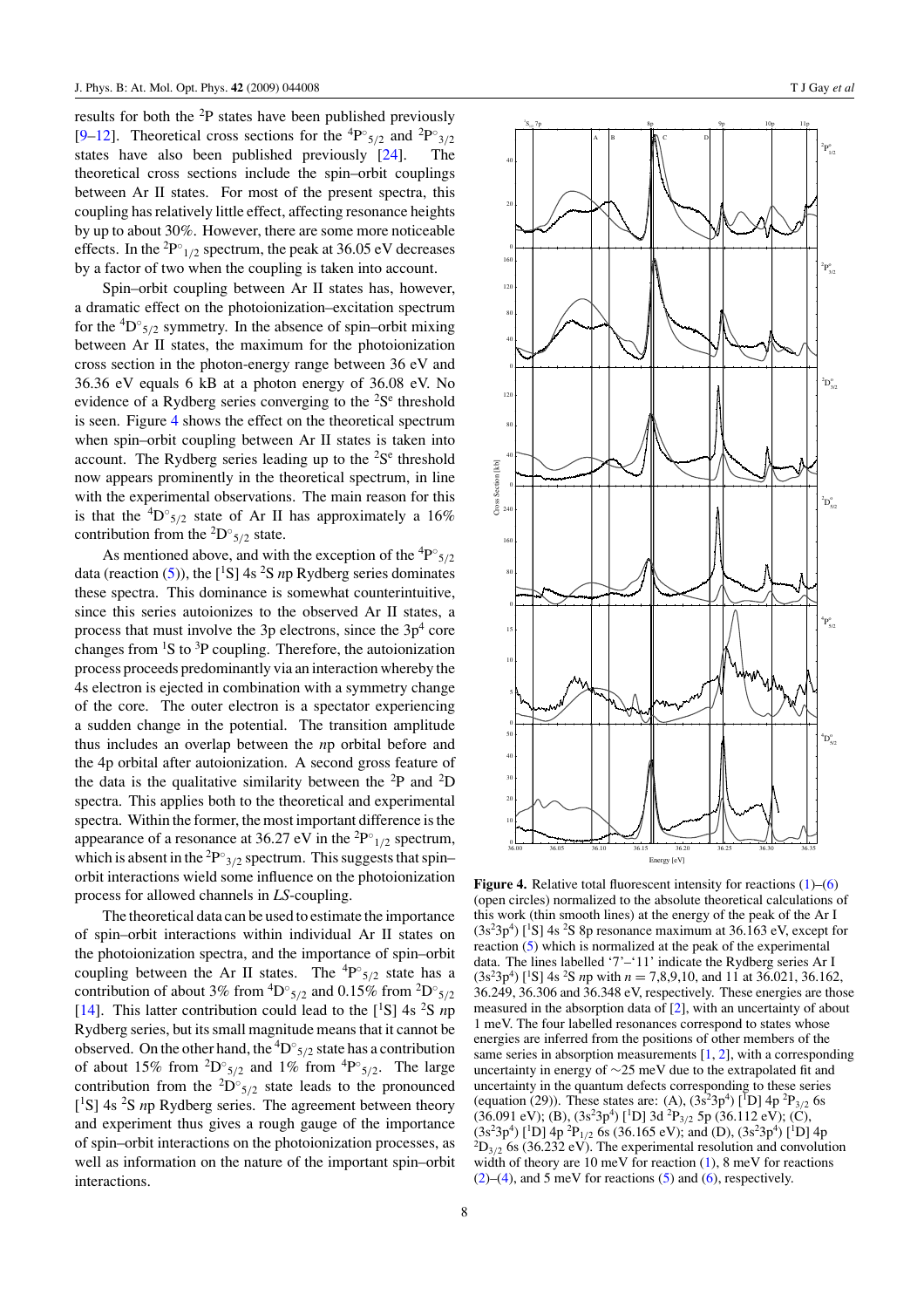#### *4.3. Interference effects*

We now consider these data in the context of interference phenomena involving both 'direct' ionization (in which no double excitation of the neutral target occurs), and resonance phenomena. We will refer to an 'outgoing channel' as a specific fine-structure state of the residual ion in conjunction with an outgoing electron having partial-wave quantum numbers  $l_i$ . The intensity data we have considered so far is an incoherent sum over the various partial waves. On the other hand, a given outgoing channel amplitude is a coherent sum of both direct and resonant processes. There is only one direct process, but any doubly excited states that autoionize to the final channel and that can be excited within their natural widths may also contribute coherently to the light we see from the residual ion. A three-path interference of this type can be written as

$$
\gamma + Ar \to \begin{Bmatrix} Ar^{**}(1) \\ Ar^{**}(2) \\ Ar^{**}(3) + e^- \end{Bmatrix} \to Ar^{**}(3) + e^-, \quad (30)
$$

where the numbers in parentheses refer to specific states of Ar∗∗ or Ar<sup>∗</sup>+.

The question now arises, how important in these data is the direct process, and to what extent do the various amplitudes of the different paths interfere with each other? We note that a clear distinction with respect to interaction times can be drawn between the prominent resonances in our data and any direct photoionization process. Resonances with a width of  $\sim$ 10 meV decay in about 0.1 ps, whereas an electron directly liberated by a photon with an energy 0.6 eV above the threshold for the production of a given residual ionic state takes ∼1 fs to escape the atom. A review of all data published to date for Ar II satellite fluorescence  $[7-12]$  reveals that with the exception of the <sup>2</sup> S *n*p resonances in the energy region considered in figure [4,](#page-9-0) there are no manifestly asymmetric peaks. We assume that an asymmetric peak reminiscent of a Beutler–Fano profile is indicative of some kind of interference, whether it be between two resonant states (one of which may be quite broad with a phase that varies slowly with energy), between a resonant state and a direct process, or some combination of the two. A series of reasonably symmetric peaks or features may either represent obscured evidence of interference or simply a series of unresolved non-interfering (because of their separation in energy) resonances. We restrict this discussion to satellite fluorescence; Ar absorption spectra generally indicate asymmetric 'Beutler–Fano'-like profiles, but represent such a large number of direct background and resonance channels that a simple interpretation of any features of this type is virtually impossible.

Theoretical estimates of the direct production cross sections for the  $3p^4$  (<sup>3</sup>P) 4p states imply that they should be much less important in this energy range than resonant processes [\[22](#page-17-0), [27](#page-17-0), [28](#page-17-0)]. Indeed, there is no readily identifiable 'smooth' underlying background in any of these spectra, with the possible exception of the reactions  $(1)$  and  $(2)$  <sup>2</sup>P spectra above 36.26 eV, and the reaction  $(6)$  <sup>4</sup>D<sub>5/2</sub> spectrum above 36.07 eV. In principle, one could argue that both  ${}^{2}D$  spectra also have a small direct background component over the entire energy range of figure [4.](#page-9-0) Having said this, a zeroth-order description of the photoionization process resulting in excited satellite states in this energy regime is that it occurs almost exclusively by resonant double excitation of the ground-state target. (This is in contrast with, e.g., the Ar photoelectron spectra of Canton-Rogan *et al* [\[5](#page-17-0)] taken below the 3s<sup>-1</sup>3p<sup>4</sup> threshold at 29.2 eV, which is dominated by the direct process.) Thus the only clear evidence for interference effects in these spectra is that of the <sup>2</sup> S *n*p series interfering with other broad resonances.

The classification of other resonances in this energy range is difficult. While the  ${}^{2}S$  8p, 9p, 10p and 11p resonances are sharp and prominent, with what resonances are they interfering to produce the asymmetric profiles we observe? In addition, why is the  ${}^{2}S$  7p resonance not in evidence (see below)? Using the assignments provided by Madden, Ederer and Codling [\[1](#page-17-0)], and using their estimated quantum defects to extrapolate to lower-n resonances, we infer that the  $[{}^{1}D]$ 3d <sup>2</sup> P3*/*<sup>2</sup> 5p resonance (labelled B in figure [4\)](#page-9-0) should occur in the vicinity of 36.11 eV. Another resonance, observed but unidentified in [\[1\]](#page-17-0) but assigned by us as the  $[$ <sup>1</sup>D] 4p <sup>2</sup>P<sub>3/2</sub> 6s resonance (labelled A), should exist at about 36.09 eV. Other features, unobserved in [\[1](#page-17-0)] or [\[2](#page-17-0)] but extrapolated from series elements they did observe, are the  $[$ <sup>1</sup>D] 4p <sup>2</sup>P<sub>1/2</sub> 6s (label C) and  $\begin{bmatrix} 1 \text{D} \end{bmatrix}$  4p  $\begin{bmatrix} 2D_{3/2} \text{6s} \end{bmatrix}$  (label D) resonances at 36.165 and 36.232 eV respectively. Since the four labelled resonances have outer electrons with relatively low principal quantum number, they can be reasonably expected to be broader than those associated with the <sup>2</sup>S ( $n > 7$ )p series. We find no other experimental evidence in the literature for other resonances in this energy range.

Van der Hart and Greene [\[22\]](#page-17-0) predicted a broad feature in the vicinity of 36.05 eV in both the  $^{2}P$  and  $^{2}D$  state data, which they assigned as a  $[$ <sup>1</sup>D] 4p <sup>2</sup>P 6s resonance. Using the extrapolation procedure discussed above, this now seems more likely to be a 4p  $^{2}P$  fine-structure doublet at 36.091 eV  $(^{2}P_{3/2}$ ; label A) and 36.165 eV  $(^{2}P_{1/2}$ ; label C). We see a substantially similar feature in the  ${}^{2}P$  data only, but with a central local minimum at 36.09 eV, our proposed position for the A resonance. (Weak corresponding features of these local maxima at 36.065 and 36.11 eV can be seen in all of the other spectra in figure [4\)](#page-9-0). The current theoretical results continue to yield a broad, unbifurcated feature between 36.06 and 36.1 eV in both the  ${}^{2}P$  and  ${}^{2}D$  spectra. The predicted relative strengths of this feature in the  $2P$  and  $2D$  spectra agree well with experiment. There would thus appear to be three possibilities in the region between 36.00 and 36.14 eV. There may be two fairly broad interfering resonances centered at about 36.09 eV, with the A and B assignments, one of them acting as a window resonance. Alternately, the A and B features may actually be separated and centered at  $\sim$  36.07 and  $\sim$  36.11 eV. Finally, an extremely broad, strong resonance centered at ∼ 36.04 eV, with a width of  $\sim 0.6$  eV may exist. If this is the case the <sup>2</sup>S 7p resonance is in fact evident as a deep window resonance (seen most clearly in figure [3\)](#page-8-0), and slight perturbations of the broad resonance may be caused by the A and B features. Interference between this big resonance and the higher  $2s$ 8p, 9p and possibly 10p resonances could then explain the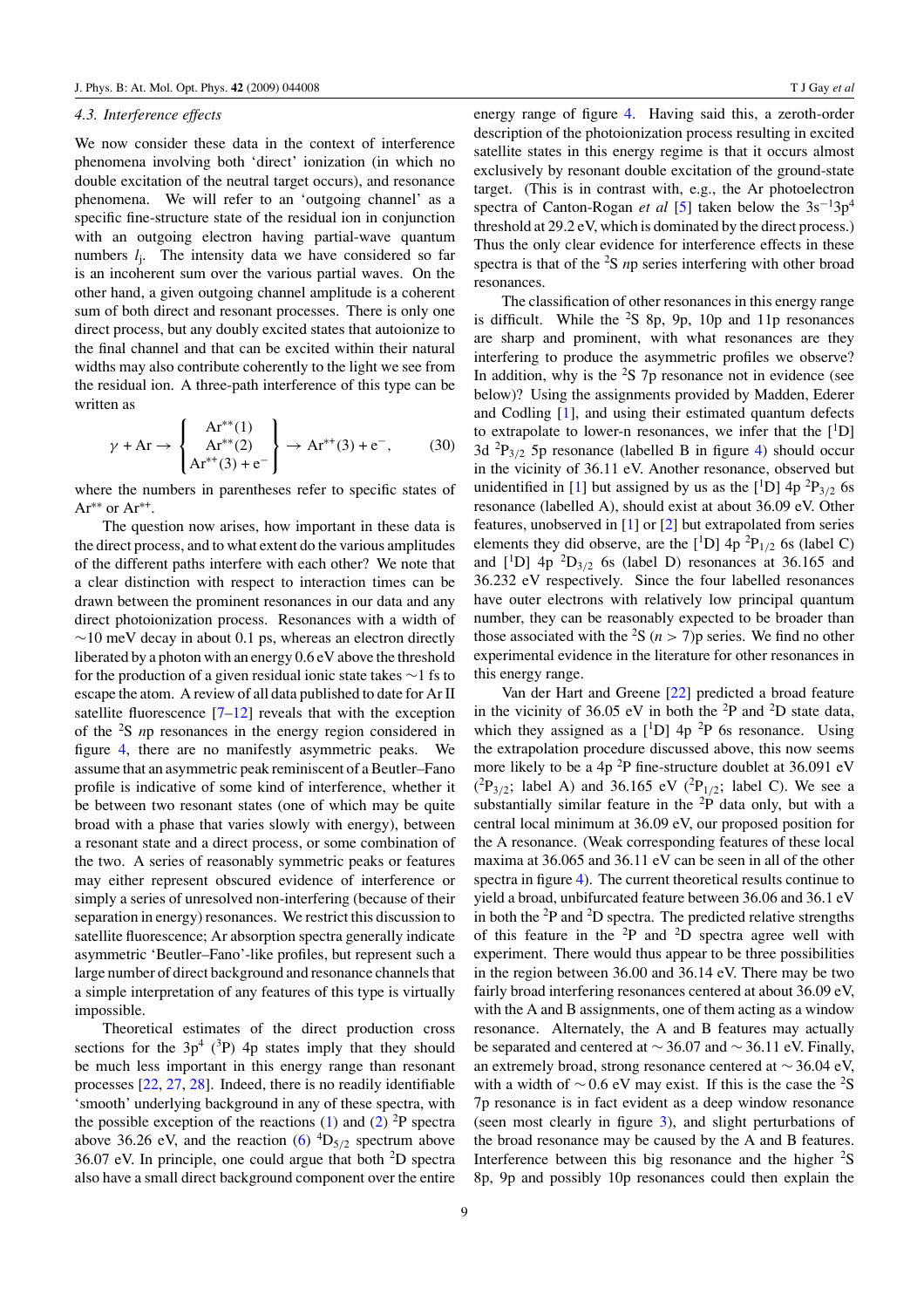<span id="page-11-0"></span>asymmetries of these latter peaks. On the other hand, it is not possible to rule out some interference between the  $2S$  *n* > 8 resonances with a fairly flat direct-process background at energies greater than  $\sim$  36.2 eV, except in the case of the 9p resonance in the <sup>4</sup>P spectrum; this strongly asymmetric profile is probably due to the interference of this resonance with the (broad) D resonance. The  ${}^{2}S$  9p resonance is characterized by shapes that are quite similar to Beutler–Fano profiles, except in the  ${}^{2}D_{3/2}$  spectrum, where a small dip at 36.233 eV would appear to be caused by the label-D resonance. Finally, we note that while the  ${}^{2}S$   $n = 8$  and 9 resonances could be characterized by roughly similar Beutler–Fano 'q' shape parameters in the <sup>2</sup>P data, this shape changes significantly for  $n = 10$ . (The use of quotation marks about the Beutler–Fano shape parameter will be discussed below.) This is attributed in [\[22](#page-17-0)] to interference with a  $[$ <sup>1</sup>D] 3d <sup>2</sup>D 4f resonance. However, no resonance in this series has been observed experimentally.

#### *4.4. Partial-wave analysis*

We now consider these data in even finer detail by using the procedure outlined above to extract the fractional contributions of each electron partial wave to the total fluorescence intensity. By alternating the orientation of the linear polarizer for the  $90°$   $P_4$  fluorescent detection system of figure [2,](#page-4-0) the fluorescent intensity parallel  $I_{\parallel}$  and perpendicular  $I_{\perp}$  to the **zˆ** direction was measured at each ionizing photon energy. These individual polarized intensities were normalized to the ionizing photon flux as well as corrected for the extinction ratio of the linear polarizer. In similar fashion, the normalized fluorescent intensity with right-  $(I<sub>RHH</sub>)$  and left-handed helicity  $(I<sub>LHH</sub>)$  were measured. Repeating the measurement upon incrementing the ionizing photon energy resulted in the

and

$$
P_4 \equiv (I_{\parallel} - I_{\perp})/(I_{\parallel} + I_{\perp}) \tag{31}
$$

$$
P_3 \equiv (I_{\rm RHH} - I_{\rm LHH})/(I_{\rm RHH} + I_{\rm LHH})
$$
(32)

values used to calculate individual partial-wave fractional probabilities shown in figures 5[–10.](#page-14-0) The relative intensity *I* shown in figures [3–](#page-8-0)[10,](#page-14-0) determined by combining individual measurements from the  $P_4$  detector  $(I = I_{||} + 2I_{||})$ , is proportional, within detector efficiencies and the transmissions of the various optical elements, to the total intensity emitted into  $4\pi$  solid angle [\[29\]](#page-17-0). The indicated uncertainties associated with each data point represent 1*σ* counting statistics. In the cases that error bars are not shown, the uncertainties are smaller than the symbol used to represent the datum. The partial-wave intensities sum to give the total intensity.

We begin with some general comments about the partial-wave cross sections in figures 5[–10.](#page-14-0) First, the partial-wave partitioning yields resonance features that are now more clearly related to Beutler–Fano shapes. The best two examples of this are narrow dip in the  ${}^{2}D^{\circ}{}_{3/2}$  data (reaction [\(3\)](#page-3-0)) at 36.232 eV (figure [7\)](#page-12-0), and the <sup>2</sup>S 10p resonance in the <sup>2</sup>P<sup>°</sup><sub>1/2</sub> spectrum (reaction  $(1)$ ; figure 5). In the former case, we see the dip to be due to the addition of a quasi-Lorentzian (very large 'q') <sup>2</sup>S 9p resonance in the  $d_{3/2}$  partial-wave data with the



**Figure 5.** Top panel: relative total fluorescent intensity for reaction [\(1\)](#page-3-0) (465.8 nm—Ar<sup>+</sup> 3p<sup>4</sup> [<sup>3</sup>P] 4p (<sup>2</sup>P<sub>1/2</sub>) to 3p<sup>4</sup> [<sup>3</sup>P] 4s (<sup>2</sup>P<sub>3/2</sub>); black data points and connecting line) normalized to the absolute theoretical calculations of this work (black line) at the cross section maximum near the Ar I  $(3s^23p^4)$  [<sup>1</sup>S] 4s <sup>2</sup>S 8p resonance maximum. The resonance designations are the same as in figure [4.](#page-9-0) Lower panels: intensity due to the individual partial waves (data points and connecting line) with the theoretical calculations overlain (black lines). The sum of the partial-wave intensities equals the total intensity. The experimental resolution and the convolution width of the theoretical calculation are 10 meV. Horizontal lines indicate simple *LS*-coupling prediction for the partial-wave cross sections (see section 4.5).

sharp dip in the asymmetric profile of the same resonance in the  $d_{5/2}$  data. A weak shoulder in the  $d_{3/2}$  data and somewhat more pronounced ridge in the d5*/*<sup>2</sup> data, both at ∼ 36.22 eV and both possibly due to the D resonance, complicates this picture a bit. The oddly shaped 'window' resonance in the total cross section at  $36.30 \text{ eV}$  (figure 5), suggested in [\[22\]](#page-17-0) to be caused by the interference of the <sup>2</sup>S 10p and  $[$ <sup>1</sup>D] 3d <sup>2</sup>D 4f doubly excited states, is now seen to be simply the summation of the ' $q' = 0$ and 'q' = infinity <sup>2</sup>S 10p resonances in the two partial waves. Having said this, the  ${}^{2}S$  10p resonance is obviously interfering with something in at least the  $d_{3/2}$  channel. Whether this is a smooth direct-channel background or a broad [<sup>1</sup>D] 3d <sup>2</sup>D 4f resonance, as is suggested in [\[22\]](#page-17-0), is unclear. Indeed, a 4f resonance would be expected to be extremely broad given its low *n*-value and the significant overlap between 3d and 4f orbitals. We will discuss the former possibility more below.

The second qualitative result of the partial-wave partitioning is the strong variation in their fractional intensities. This is shown qualitatively in table [1](#page-12-0) for the two most prominent resonances in the energy range under study, the <sup>2</sup>S 8p and 9p features. In both cases, the s and g partial waves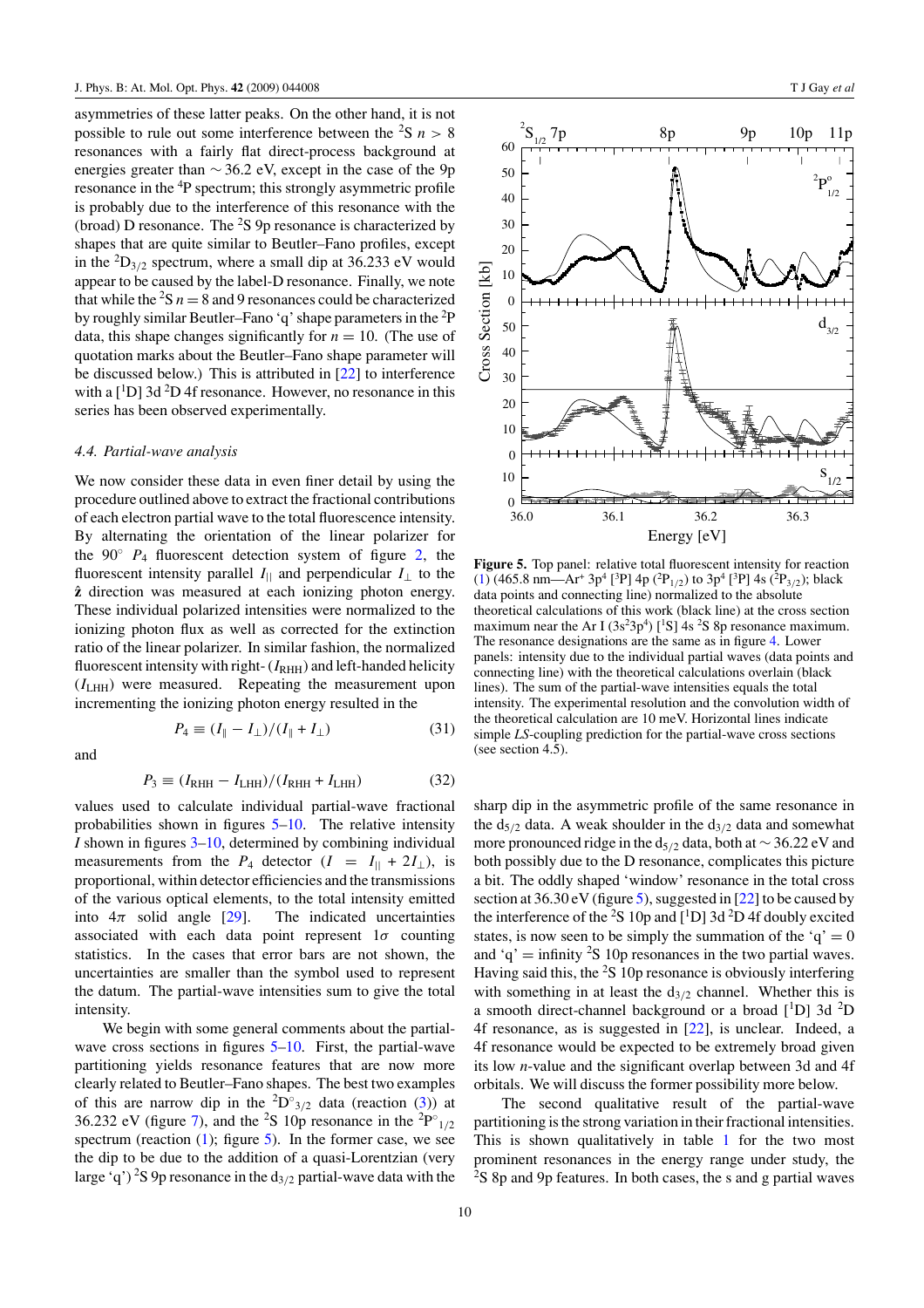<span id="page-12-0"></span>

**Figure 6.** Data equivalent to that in figure [5](#page-11-0) except for reaction [\(2\)](#page-3-0): 476.5 nm—Ar<sup>+</sup> 3p<sup>4</sup> [<sup>3</sup>P] 4p (<sup>2</sup>P<sub>3/2</sub>) to 3p<sup>4</sup> [<sup>3</sup>P] 4s (<sup>2</sup>P<sub>1/2</sub>). The experimental resolution and the convolution width of the theoretical calculation are 8 meV.

**Table 1.** Relative strengths of the  $[^1S]4s$  <sup>2</sup>S 8p and 9p doubly excited resonances.

|                      | Partial waves |           |           |           |
|----------------------|---------------|-----------|-----------|-----------|
| State                | $S_{1/2}$     | $d_{3/2}$ | $d_{5/2}$ | $g_{7/2}$ |
|                      |               | 8p        |           |           |
| ${}^{2}P_{1/2}$      | 0.05          | 0.95      |           |           |
| ${}^{2}P_{3/2}$      | 0.05          | 0.25      | 0.7       |           |
| $^{2}D_{3/2}$        | 0.05          | 0.3       | 0.65      |           |
| $^2\mathrm{D}_{5/2}$ |               | 0.1       | 0.9       | 0         |
| $^4\mathrm{P}_{5/2}$ |               |           |           |           |
| ${}^4D_{5/2}$        |               | 0.05      | 0.9       | 0.05      |
|                      |               | 9p        |           |           |
| ${}^{2}P_{1/2}$      | 0.2           | 0.8       |           |           |
| $^2\mathrm{P}_{3/2}$ | 0.1           | 0.3       | 0.6       |           |
| $^2\mathrm{D}_{3/2}$ | 0.1           | 0.6       | 0.3       |           |
| $^2\mathrm{D}_{5/2}$ |               | 0.04      | 0.95      | 0.01      |
| $^4\mathrm{P}_{5/2}$ |               | 0         | 1         | 0         |
| $^4\mathrm{D}_{5/2}$ |               | 0.03      | 0.95      | 0.02      |

are strongly suppressed. This is expected for the g-waves because of the low outgoing electron energies in this photon



**Figure 7.** Data equivalent to that in figure [5](#page-11-0) except for reaction [\(3\)](#page-3-0): 472.7 nm—Ar<sup>+</sup> 3p4 [ 3 P] 4p (<sup>2</sup> D3*/*2) to 3p4 [ 3 P] 4s (<sup>2</sup> P3*/*2). The experimental resolution and the convolution width of the theoretical calculation are 8 meV.

energy range. There does not seem to be any systematic effect for situations which are 'parity favoured' in which the residual ion and the outgoing partial wave have *j* values differing by one, versus the 'parity unfavoured' case, in which the two *j*values are the same  $[8, 18]$  $[8, 18]$  $[8, 18]$  $[8, 18]$ . In the case of the 8p resonance, the parity-favored situation prevails with 2,4P residual ions; the opposite occurs with  $^{2,4}D$  ions. For the 9p resonance, the D-state propensity holds, while the P-state case is mixed. Interestingly, the relative intensities of the 8p and 9p d-wave intensities flip depending on the *j* of the residual D-state ions. The partial-wave intensities we observe are consistent with the fluorescence angular distribution measurements made by Mentzel *et al* [\[8\]](#page-17-0) in the cases of reactions [\(2\)](#page-3-0)–[\(5\)](#page-3-0).

#### *4.5. Angular momentum coupling considerations*

Some elementary theoretical considerations cast light on the situation presented in table 1. If we have no spin–orbit coupling in the initial state, and none in the final state except for an infinitesimal amount that produces the spin–orbit splitting of Ar II energy eigenstates, it is possible to enumerate expected constraints on the relative strengths of the different partialwave channels. In this picture, there are two fundamental amplitudes for photoexcitation of the  $Ar<sup>1</sup>S<sub>0</sub><sup>e</sup>$ , namely to excited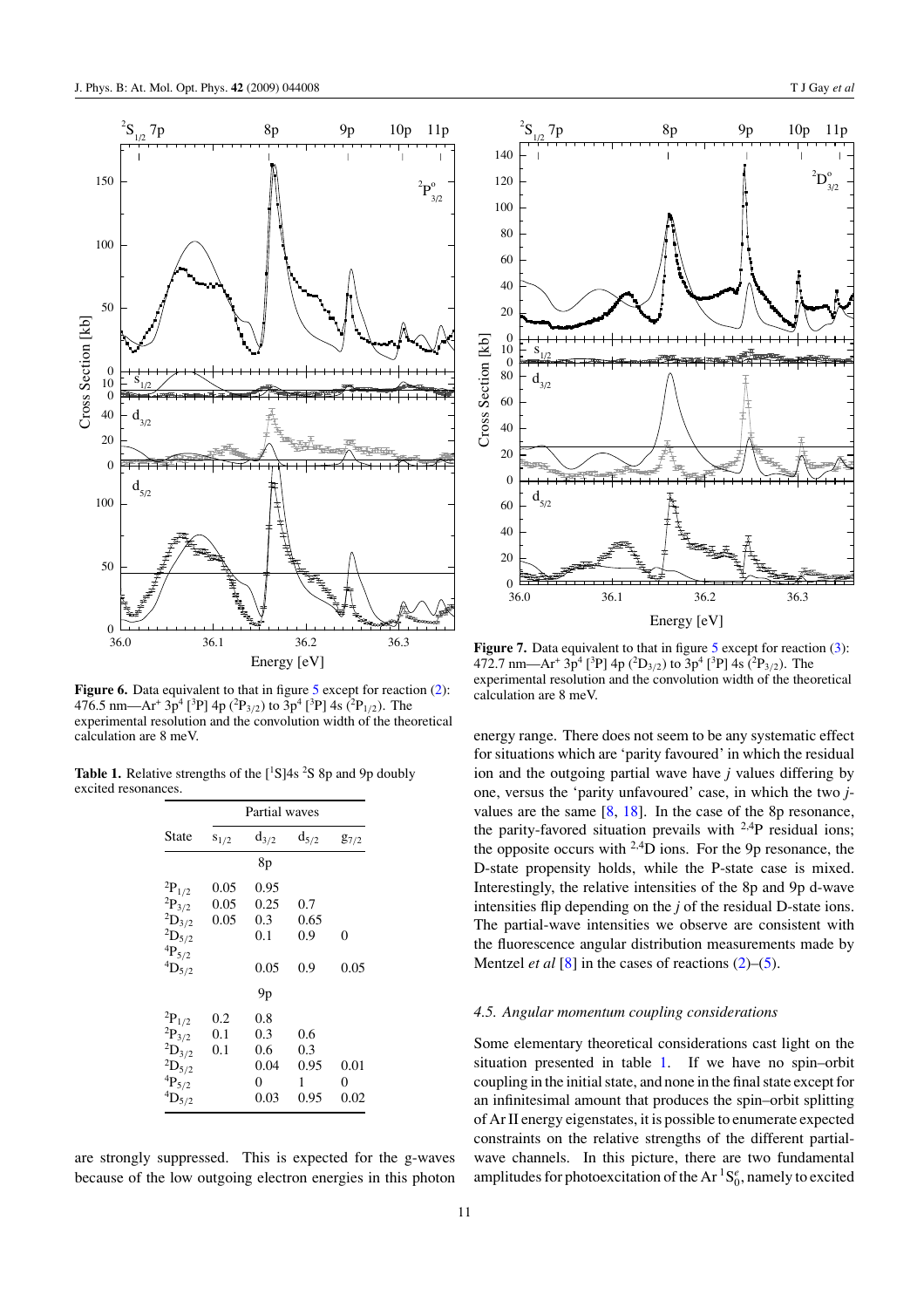<span id="page-13-0"></span>

**Figure 8.** Data equivalent to that in figure [5](#page-11-0) except for reaction [\(4\)](#page-3-0): 488.0 nm—Ar<sup>+</sup> 3p4 [ 3 P] 4p (<sup>2</sup> D5*/*2) to 3p4 [ 3 P] 4s (<sup>2</sup> P3*/*2). The experimental resolution and the convolution width of the theoretical calculation are 8 meV.

continuum states of two types:

$$
hv + Ar[^{1}S_{0}^{e}] \rightarrow \{Ar^{+}[{}^{2S_{c}+1}L_{cJ_{c}}] + e[\varepsilon s \text{ or } \varepsilon d]\}({}^{1}P_{1}^{o}). \quad (33)
$$
  
In other words, the photoexcitation produces in LS-coupling  
only three alternative excited complexes having  ${}^{1}P_{1}^{o}$  character,  
and whose relative strengths depend on the dynamics of  
the photoionization process. These three reduced dipole  
matrix amplitudes have the following structure:  $C({}^{2}L_{c}\varepsilon l)$  =  
 $\langle { (L_{c}l)L_{\text{tot}}(S_{c}s)S_{\text{tot}} }\rangle_{J_{\text{tot}}}=1 ||r^{(1)}||(00)J_{0}=0\rangle$ , where

$$
C_{\text{Ps}} = C(^{2}P^{o} \varepsilon s)
$$
  
=  $\left\langle \left\{ (10)1 \left( \frac{1}{2} \frac{1}{2} \right) 0 \right\} 1 = 1 ||r^{(1)}|| (00) J_{0} = 0 \right\rangle,$  (34)

$$
C_{\text{Pd}} = C(^{2}P^{\text{o}}, \varepsilon d)
$$
  
=  $\left\langle \left\{ (12)1 \left( \frac{1}{2} \frac{1}{2} \right) 0 \right\} 1 = 1 ||r^{(1)}|| (00) J_0 = 0 \right\rangle,$  (35)

and

$$
C_{\text{Dd}} = C(^{2}D^{o}\varepsilon d)
$$
  
=  $\left\langle \left\{ (22)1 \left( \frac{1}{2} \frac{1}{2} \right) 0 \right\} 1 = 1 ||r^{(1)}|| (00) J_{0} = 0 \right\rangle$ . (36)

In the absence of resonance physics, one can determine the partial-wave amplitudes in terms of these three *C* amplitudes



**Figure 9.** Data equivalent to that in figure [5](#page-11-0) except for reaction [\(5\)](#page-3-0): 480.6 nm—Ar<sup>+</sup> 3p<sup>4</sup> [<sup>3</sup>P] 4p (<sup>4</sup>P<sub>5/2</sub>) to 3p<sup>4</sup> [<sup>3</sup>P] 4s (<sup>4</sup>P<sub>5/2</sub>). The experimental resolution and convolution width of theory are 5 meV. Experimental data are normalized to the theoretical cross section at the experimental data maximum near the 9p resonance.

by carrying out a Wigner–Racah *LS*-*jj* recoupling, i.e. by transforming from the  $|\{(L_c l)L_{\text{tot}}(S_c s)S_{\text{tot}}\}J_{\text{tot}} = 1, M_{\text{tot}} = 1\rangle$ representation to the  $|\{(L_cS_c)J(ls)j_e\}J_{\text{tot}}=1, M_{\text{tot}}=1\rangle$ representation, using the Wigner 9*j* coefficient

$$
\langle (L_c I) L_{\text{tot}} (S_c s) S_{\text{tot}} | (L_c S_c) J (l s) j_e \rangle^{(J_{\text{tot}})}
$$
  
=  $[L_{\text{tot}}, S_{\text{tot}}, J, j_e]^{1/2} \begin{cases} L_c & l & L_{\text{tot}} \\ S_c & s & S_{\text{tot}} \\ J & j_e & J_{\text{tot}} \end{cases}$ , (37)

where the notation  $[x, y, \ldots]^{1/2}$ <sup>1</sup>*/*<sup>2</sup> stands for  $[(2x+1)(2y+1)...]^{1/2}$ . This results in the following expressions:

$$
C(^{2}P_{J}^{o}\varepsilon s_{\frac{1}{2}}) = C(^{2}P^{o}\varepsilon s) \left\langle (10)1\left(\frac{1}{2}\frac{1}{2}\right)0 \middle| \left(1\frac{1}{2}\right)J\left(0\frac{1}{2}\right)\frac{1}{2}\right\rangle^{(1)}
$$

$$
= \begin{cases} -\sqrt{\frac{1}{3}}, J = \frac{1}{2}, j_{e} = \frac{1}{2} \\ \sqrt{\frac{2}{3}}, J = \frac{3}{2}, j_{e} = \frac{1}{2}, \end{cases}
$$
(38)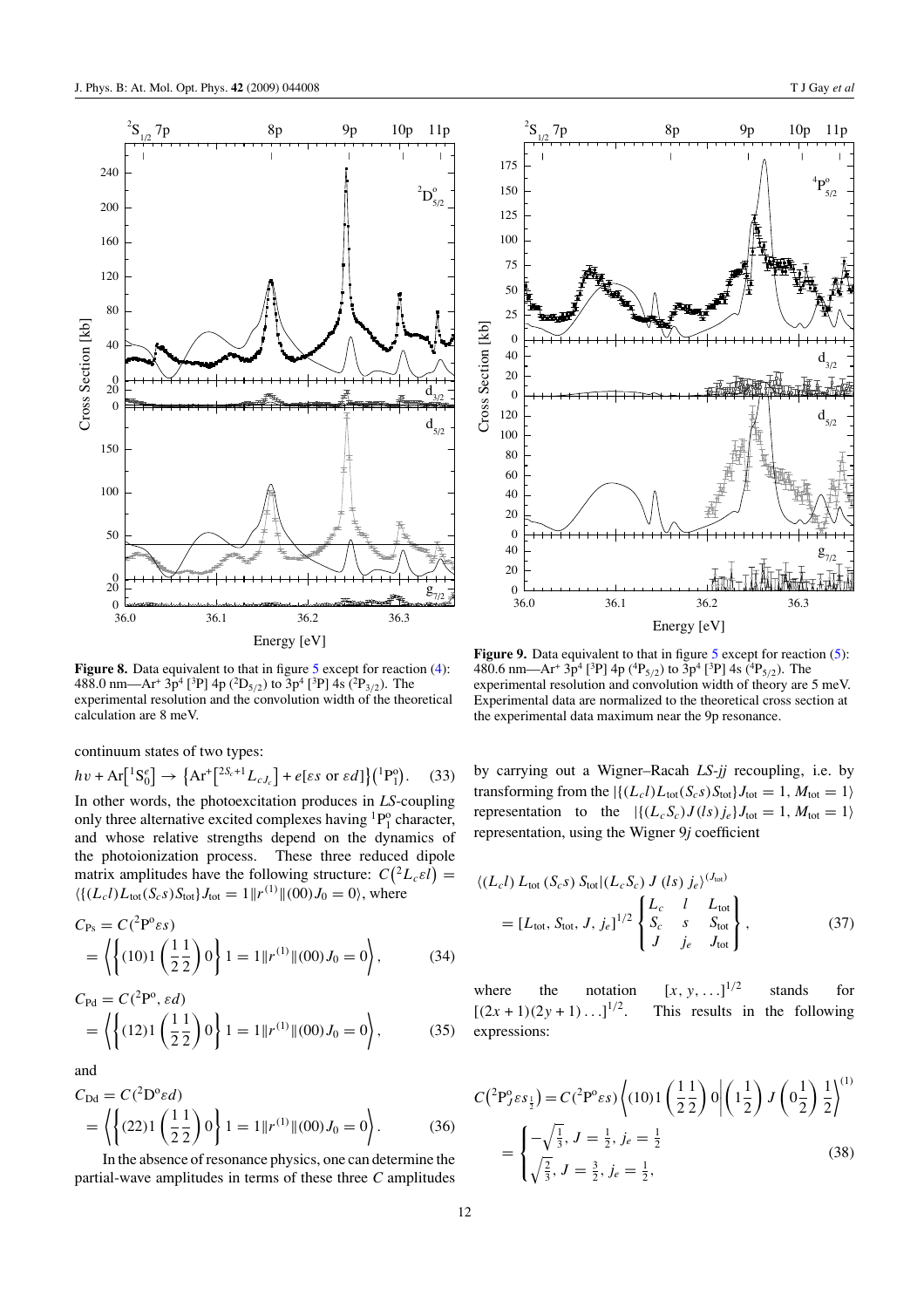<span id="page-14-0"></span>

**Figure 10.** Data equivalent to that in figure [5](#page-11-0) except for reaction [\(6\)](#page-3-0): 514.5 nm—Ar<sup>+</sup> 3p<sup>4</sup> [<sup>3</sup>P] 4p (<sup>4</sup>D<sub>5/2</sub>) to 3p<sup>4</sup> [<sup>3</sup>P] 4s (<sup>2</sup>P<sub>3/2</sub>). The experimental resolution and the convolution width of the theoretical calculation are 5 meV.

$$
C(^{2}P_{J}^{o}\varepsilon d_{j_{e}}) = C(^{2}P^{o}\varepsilon d)\left\langle (12)1\left(\frac{1}{2}\frac{1}{2}\right)0\middle|\left(1\frac{1}{2}\right)J\left(2\frac{1}{2}\right)j_{e}\right\rangle^{(1)}
$$

$$
= \begin{cases} \sqrt{\frac{1}{3}}, J = \frac{1}{2}, j_{e} = \frac{3}{2} \\ \sqrt{\frac{1}{15}}, J = \frac{3}{2}, j_{e} = \frac{3}{2} \\ \sqrt{\frac{3}{5}}, J = \frac{3}{2}, j_{e} = \frac{5}{2}, \end{cases}
$$
(39)

and

$$
C(^{2}D_{j}^{0}\varepsilon d_{j_{e}}) = C(^{2}D^{0}\varepsilon d)\left((22)1\left(\frac{1}{2}\frac{1}{2}\right)0\middle|\left(2\frac{1}{2}\right)J\left(2\frac{1}{2}\right)j_{e}\right)^{(1)}
$$

$$
= \begin{cases} \frac{3}{5}, J = \frac{3}{2}, j_{e} = \frac{3}{2} \\ -\frac{1}{5}, J = \frac{3}{2}, j_{e} = \frac{5}{2} \\ \frac{1}{5}, J = \frac{5}{2}, j_{e} = \frac{3}{2} \\ \sqrt{\frac{14}{25}}, J = \frac{5}{2}, j_{e} = \frac{5}{2} \end{cases}
$$
(40)

Thus, in a strict *LS*-coupling approximation, and neglecting *g*-waves, these are the only channels that would be populated in an argon photoionization experiment in this energy range. The pure-*LS* approximation would lead to the following relationships among the branching ratios for the different channels. The numerical values listed have been obtained using estimated values for the three *LS* probabilities, taken to equal  $|C_{\text{Ps}}|^2 \cong 7.5$  kb, $|C_{\text{Pd}}|^2 \cong 75$  kb, and  $|C_{\text{Dd}}|^2 \cong$ 71 kb:

$$
\sigma \left[ {}^{2}P_{\frac{1}{2}}^{0} \varepsilon s_{\frac{1}{2}} \right] = \frac{1}{3} \left| C_{\text{Ps}} \right|^{2} \to 2.5 \text{ kb}, \tag{41}
$$

$$
\sigma \left[ {}^{2}P_{\frac{1}{2}}^{0}\varepsilon d_{\frac{3}{2}} \right] = \frac{1}{3} |C_{\text{Pd}}|^{2} \to 25 \text{ kb}, \tag{42}
$$

$$
\sigma \left[ {}^{2}P_{\frac{3}{2}}^{0} \varepsilon s_{\frac{1}{2}} \right] = \frac{2}{3} |C_{Ps}|^{2} \to 5.0 \text{ kb}, \tag{43}
$$

$$
\sigma \left[ {}^{2}P_{\frac{3}{2}}^{0} \varepsilon d_{\frac{3}{2}} \right] = \frac{1}{15} \left| C_{\text{Pd}} \right|^{2} \to 5.0 \text{ kb}, \tag{44}
$$

$$
\sigma \left[ {}^{2}P_{\frac{3}{2}}^{0} \varepsilon d_{\frac{5}{2}} \right] = \frac{3}{5} \left| C_{\text{Pd}} \right|^{2} \to 45 \text{ kb}, \tag{45}
$$

$$
\sigma \left[ {}^{2}D_{\frac{3}{2}}^{0}\varepsilon d_{\frac{3}{2}} \right] = \frac{9}{25} |C_{\text{Dd}}|^{2} \to 26 \text{ kb},\tag{46}
$$

$$
\sigma \left[ {}^{2}D_{\frac{3}{2}}^{0}\varepsilon d_{\frac{5}{2}} \right] = \frac{1}{25} |C_{\text{Dd}}|^{2} \to 2.9 \text{ kb},\tag{47}
$$

$$
\sigma \left[ {}^{2}D_{\frac{5}{2}}^{0}\varepsilon d_{\frac{3}{2}} \right] = \frac{1}{25} |C_{\text{Dd}}|^{2} \to 2.9 \text{ kb},\tag{48}
$$

$$
\sigma \left[ {}^{2}D_{\frac{5}{2}}^{\circ} \varepsilon d_{\frac{5}{2}} \right] = \frac{14}{25} \left| C_{\text{Dd}} \right|^{2} \to 40 \text{ kb.}
$$
 (49)

These values are indicated for the appropriate partial-wave data in figures [5](#page-11-0)[–8.](#page-13-0)

Next, if we consider the quartet states, it is of course immediately clear that these could not have any amplitude at all in strict *LS*-coupling. However, the  $4P_{5/2}^{\circ}$ ' level of Ar II has a small amount of doublet character, with the largest contribution by an order of magnitude being the  ${}^{2}D_{5/2}^{o}$  state, with 0.1% total weight. Thus

$$
\sigma \left[ {}^{4}P_{\frac{5}{2}}^{\text{o}} \varepsilon d_{\frac{3}{2}} \right] = \frac{1}{25} \left| C_{\text{Dd}} \right|^{2} \to 0.003 \text{ kb},\tag{50}
$$

$$
\sigma \left[ {}^{4}P_{\frac{5}{2}}^{0} \varepsilon d_{\frac{5}{2}} \right] = \frac{14}{25} \left| C_{\text{Dd}} \right|^{2} \to 0.040 \text{ kb}, \tag{51}
$$

and

and

$$
\sigma \left[ {}^{4}P_{\frac{5}{2}}^{0}\varepsilon g_{\frac{7}{2}} \right] = 0. \tag{52}
$$

Similarly [\[14\]](#page-17-0), the  ${}^{4}D_{5/2}^{0}$ , level of Ar II has a nonnegligible amount of doublet character, predominantly through a state of  ${}^{2}D_{5/2}^{o}$  character with weight 15%, giving the following expectation for a direct, nonresonant photoionization process:

$$
\sigma \left[ {}^{4}D_{\frac{5}{2}}^{0} \varepsilon d_{\frac{3}{2}} \right] = \frac{1}{25} |C_{\text{Dd}}|^{2} \to 0.44 \text{ kb}, \tag{53}
$$

$$
\sigma \left[ {}^{4}D_{\frac{5}{2}}^{0}\varepsilon d_{\frac{5}{2}} \right] = \frac{14}{25} |C_{\text{Dd}}|^{2} \to 6.0 \text{ kb},\tag{54}
$$

and

$$
\sigma \left[ {}^{4}D_{\frac{5}{2}}^{\circ} \varepsilon g_{\frac{7}{2}} \right] = 0. \tag{55}
$$

(These 'quartet' expected values are indicated in figures [9](#page-13-0) and 10.) Thus if the initial photoabsorption step still excites only the <sup>1</sup>P<sup>o</sup><sup>0</sup> complex (Ar<sup>+</sup> + e<sup>-</sup>), the partial weights for the two LS-forbidden ionic states  ${}^{4}P^{o}_{5/2}$  and  ${}^{4}D^{o}_{5/2}$  should have the same partial-wave amplitudes as listed above for  ${}^{2}D^{o}_{5/2}$  level, except that they must be multiplied by the respective  ${}^{2}D_{5/2}^{\circ}$ admixture coefficients from [\[14](#page-17-0)]. Inspection of the data in table [1](#page-12-0) and in figures  $5-10$  shows general consistency with this expected pattern for the  $^{4}D_{5/2}^{o}$ , partial cross sections. However, this argument underpredicts the  $^{4}P_{5/2}^{o}$  partialwave cross sections by 2–3 orders of magnitude. This discrepancy might be an indication that the theoretical analysis of [\[14\]](#page-17-0) grossly underestimates the amount of  ${}^{2}D_{5/2}^{\circ}$  character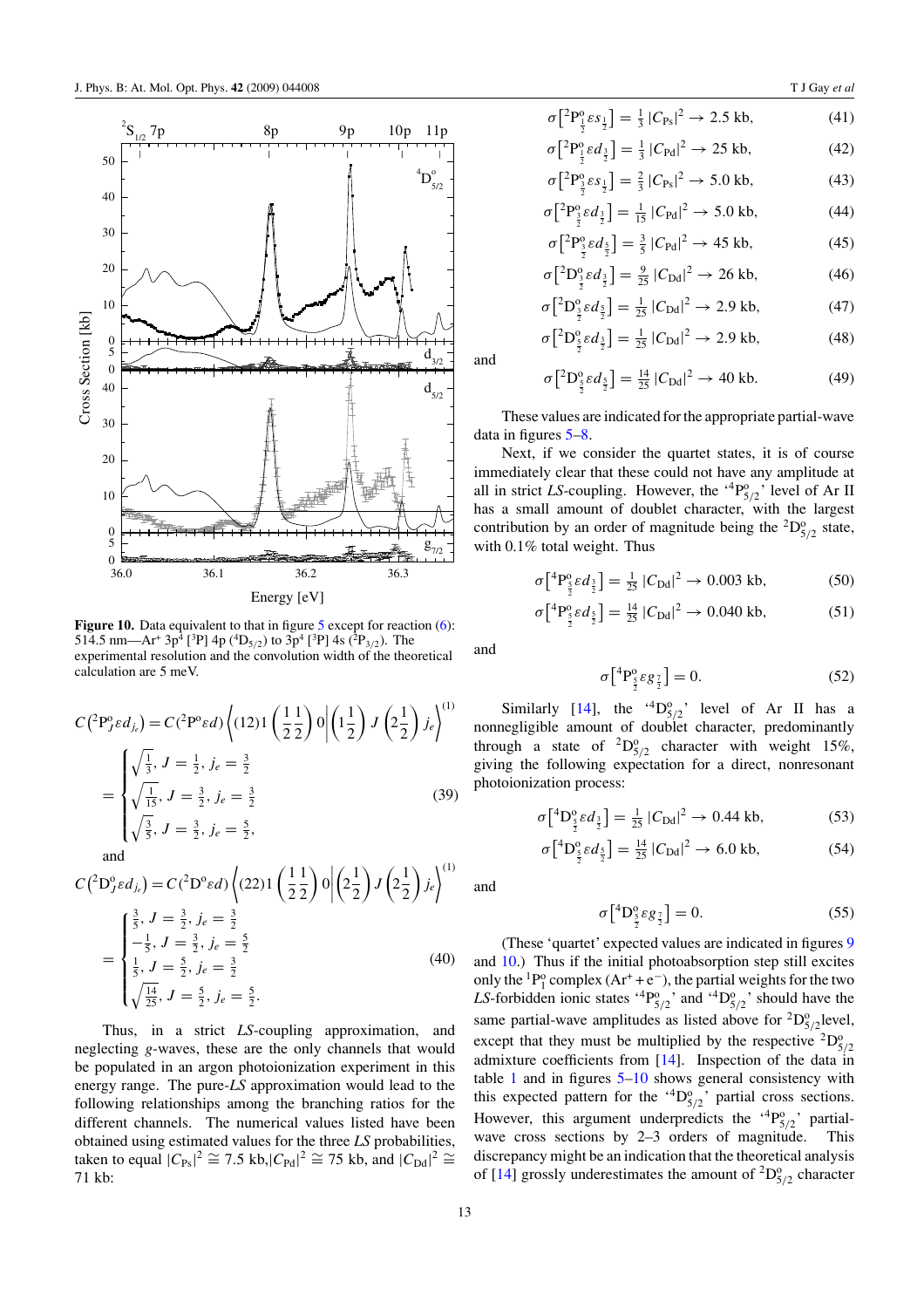in the  $^{4}P_{5/2}^{o}$  state of Ar II. The only realistic alternative interpretation could be that doubly excited resonances with significant triplet character are being predominantly excited in this energy range. For direct photoionization of Ar, it is well known that continuum d electrons are ejected with a probability around one order of magnitude stronger than s electrons [\[30](#page-18-0)]; this dominance of d-wave photoionization appears to be borne out for both resonances listed in table [1,](#page-12-0) although the dominance is less clear for the 9p resonance where it is only 4:1 compared to 19:1 for the 8p resonance at least in the production of  ${}^{2}P^{o}_{1/2}$  ions. On the other hand, for the production of  ${}^{2}P^{o}_{3/2}$  ions, the d:s ratio is closer to the 'expected' value, namely 9:1.

The branching ratio  $\sigma$ <sup>[2</sup> $P^{\circ}_{3/2}$ *ε*d<sub>3/2</sub>]:  $\sigma$ <sup>[2</sup> $P^{\circ}_{3/2}$ *ε*d<sub>5/2</sub>] is predicted by this simple recoupling argument to be 1:9 whereas the experimental result for 8p is 1:2.8 and for 9p it is 1:2, both representing a major departure from this simple theoretical expectation, which presumably reflects the breakdown of *LS*coupling in the doubly excited resonant state. On the other hand, if one refers to the cross sections expected from this analysis and indicated for the respective partial waves in figures [5](#page-11-0)[–10,](#page-14-0) it suggests that the theoretical expectation is not too far off for the average branching ratio of these two channels across the energy range depicted. This is because the branching ratios implied by the recoupling argument above should be approximately applicable to either direct photoionization or to autoionization from a resonance of predominantly  ${}^{1}P^{\circ}$  character.

#### *4.6. Other manifestations of spin–orbit coupling*

We turn finally to the question of what qualitative physical information we can learn from the partial-wave cross sections with regard to spin–orbit coupling in the photo-ejection process. It is important to note that even at this level of detail, the partial-wave spectra we observe are not associated with single final channels, because we do not determine their individual magnetic quantum numbers. To determine the  $(j_e, m_{ie})$  cross sections would require electron-photon coincidence measurements which, with the current generation of synchrotron light sources, are not practicable with this level of energy resolution and polarization analysis. We can thus not extract quantitative information about Beutler–Fano shape parameters. (This is why we use the notation 'q' instead of q to refer to the resonance profiles in this paper.) Our results do, however, provide enough detail to allow us to reasonably speculate about the role played by various angular momentum coupling mechanisms in these collisions.

We begin by identifying four distinct mechanisms (figure 11) for the magnetic interactions, ignoring the usually negligible spin–spin interactions: (i) internal spin–orbit coupling between the electrons and the nucleus of the residual ion, which leads to the observation of spin polarization of the photoelectron when the fine structure of the ion is resolved [\[31](#page-18-0)], and which allows us to spectroscopically resolve fluorescence from different fine-structure states in these systems; (ii) internal spin–orbit coupling in a resonant autoionizing state of doubly excited, neutral atoms,



**Figure 11.** Spin–orbit coupling mechanisms in photoionization*/* excitation (see the text).

(iii) interaction of the overall magnetic moment of the residual ion with the magnetic field caused by the motion of the photoelectron in the reference frame centred on the ion, (i.e., the spin-other-orbit and orbit–orbit magnetic terms in the Hamiltonian) and (iv) the Fano effect [\[32\]](#page-18-0), which is the phaseshift difference associated with the photoelectron's own spin–orbit interaction (this last case is analogous to Mott scattering). To our knowledge, case (iii) has not been discussed in the literature in the context of photoionization.

We concentrate on the last three mechanisms, since the first is evident simply by resolving fine-structure components in the fluorescence we observe and in the differences between intensity or partial-wave spectra with the same spin multiplicity and *L*-value, but with different J, as discussed above (figure [4\)](#page-9-0). We are particularly interested in what can be learned from interference effects manifested in the shapes of the resonance profiles. The <sup>2</sup> S *n*p resonances are unique in this regard because at the partial-wave level they exhibit unambiguous asymmetry. In the two other sets of partial-wave data we have published in preliminary reports for excitation of the  $(3p^4 \binom{3}{1} 4p)$   ${}^{2}P^{\circ}{}_{1/2}$  and  $(3p^4 \binom{3}{1} 4p)$   ${}^{2}P^{\circ}{}_{3/2}$  states (reactions [\(1\)](#page-3-0) and [\(2\)](#page-3-0) respectively), none of the resonances are asymmetric except for the  $4s<sup>2</sup>S$  ones in the energy range between 36.0 and 36.4 eV. In the absence of any clear evidence for a direct-process background, what we can say is that the asymmetric profiles constitute clear evidence for interference between two different autoionizing resonances leading to the same ionic state. To our knowledge, no other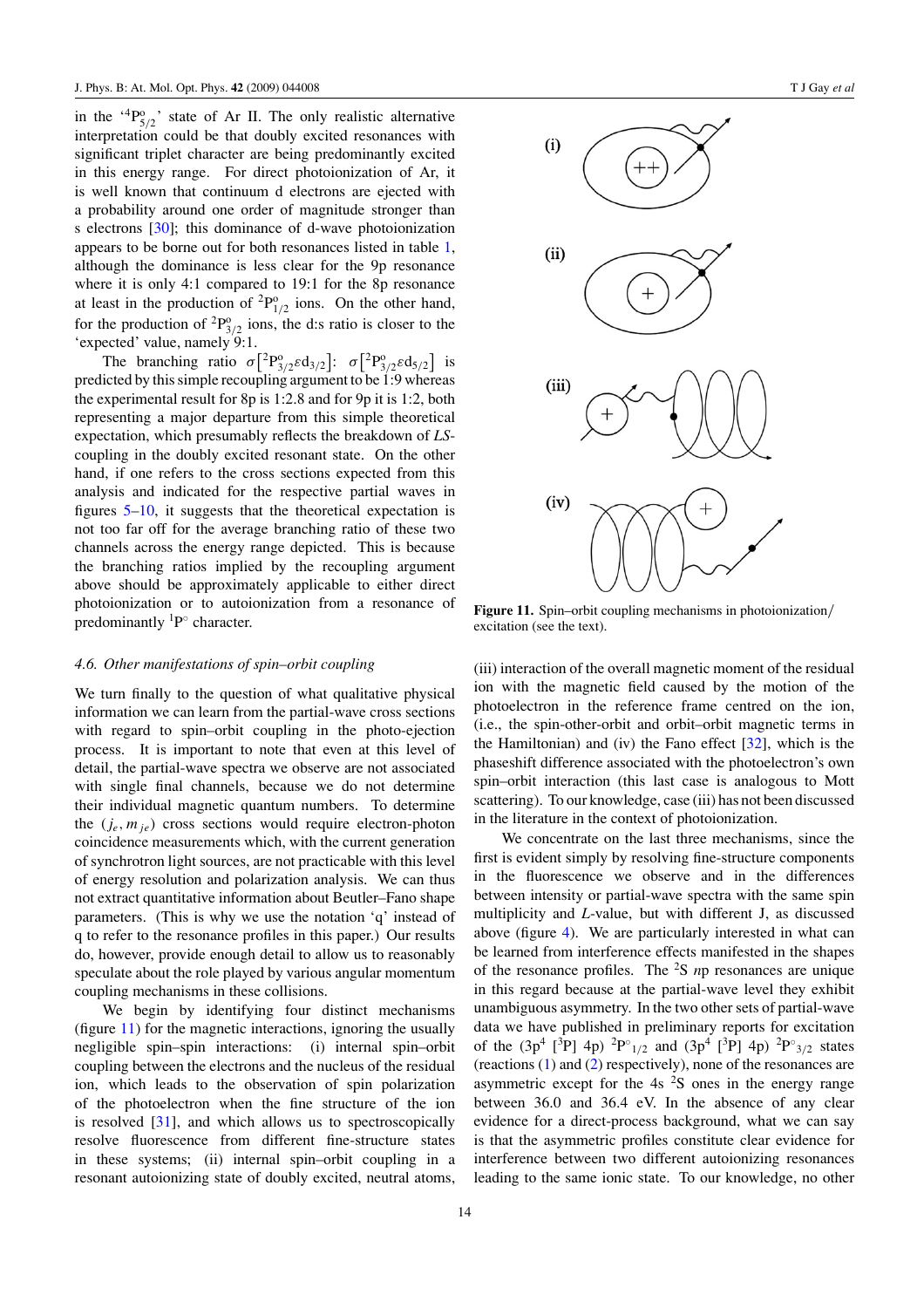data showing effects of this type have identified the quantum numbers of the final channel.

The best example of such interference is seen in the reaction [\(3\)](#page-3-0)  ${}^{2}D^{\circ}_{3/2}$  data for the 8p and 9p <sup>2</sup>S resonances (figure [7\)](#page-12-0), which are symmetric in the  $d_{3/2}$  wave, but are asymmetric in the  $d_{5/2}$  case. This is due to the differences in the phase between these resonances and broad underlying resonances in the d5*/*<sup>2</sup> spectrum associated with the C or D states or other, as yet unidentified resonances. Interference with broad resonances is less evident in the d<sub>3/2</sub> case, which is comprised of much more symmetric features, although the 'shoulder' on the <sup>2</sup>S 9p resonance in the  $d_{3/2}$  data may indicate contributions from the D resonance. Interestingly, similar behaviour is not seen (at least as obviously) in the reaction [\(4\)](#page-3-0)  ${}^{2}D^{\circ}_{5/2}$  fine-structure D-twin (figure [8\)](#page-13-0). If a direct continuum background could be unambiguously identified for the two reaction (3) d-waves, the difference in resonance shapes would be direct evidence for mechanism (iv), the Fano effect, in this system. Under this assumption, the 'half-collision' scattering phase [\[33](#page-18-0)] of the direct process is obviously different for the two partial waves; in the  $d_{3/2}$  process, we see an almost pure Lorentzian with very high 'q', whereas in the  $d_{5/2}$  case, 'q' ~1. Since resonance phases always change by  $\pi$  radians across their widths, the corresponding absolute phase difference between the two d partial-wave amplitudes is ∼ *π/*2 radians at the energy where the two reactions enter resonance.

Similar phase shifting for *different l* partial waves is evident in the s<sub>1/2</sub> and d<sub>3/2</sub> data for reaction [\(1\)](#page-3-0)<sup>2</sup>P<sup>°</sup><sub>1/2</sub> excitation between 36.27 and 36.325 eV (figure [5\)](#page-11-0). Since, apart from the  $2S$  10p resonance, there are no resonances in this region that have been identified previously or that are evident from the current data, and since the  ${}^{2}S$  10p resonance width is significantly smaller than its separation from the 9p and 11p terms in the same series, it is not unreasonable to take the background in this section of the spectrum as being due to the direct photoionization of the target. This gives particularly clean evidence for how the direct process phase shift changes with *l*, but does not provide evidence for a Fano effect.

If one can infer a direct background, mechanism (iii) becomes relevant as well. We consider next the quartet (3p4 [ 3 P] 4p) <sup>4</sup> P◦ <sup>5</sup>*/*<sup>2</sup> and (3p4 [ 3 P] 4p) <sup>4</sup> D◦ <sup>5</sup>*/*<sup>2</sup> states (reactions [\(5\)](#page-3-0) and  $(6)$ ; figures [9](#page-13-0) and [10](#page-14-0) respectively). Reaction  $(5)$  has been investigated recently by Mentzel *et al* as well [\[8](#page-17-0)], and has been considered theoretically in separate calculations by van der Hart and Greene [\[24](#page-17-0)]. The formation of such states represents an unambiguous experimental signature of relativistic interactions because it requires a spin nonconserving interaction. Pure dipole transitions conserve spin in the non-relativistic limit and can only lead to an overall excited singlet state in the continuum having  $J_{total} = 1$  for a target atom with  $J<sub>target</sub> = 0$  initially. Thus, spin-conserving interactions can only form doublet states of Ar II. While the presence of relativistic effects has been previously observed in this system by other means  $[5, 8-12]$  $[5, 8-12]$ , the quartet states provide a particularly direct way to study their dynamical nature, as we will now show.

Van der Hart and Greene [\[24\]](#page-17-0) have calculated and replicated some of the cross section and alignment features of quartet states measured in [\[8](#page-17-0)] by including in their description of the doubly excited Ar∗∗ wavefunction the triplet, quintet, and  ${}^{1}P_1$  states. This mixing of the triplets and quintets with the radiatively populated  ${}^{1}P_1$  state is made possible by the spin–orbit interaction within the intermediary Ar∗∗, i.e. through mechanism (ii) in our list above. The formation and subsequent decay by autoionization of an Ar∗∗ triplet (or quintet) component can lead to quartet states of excited Ar II. Because there is no inclusion of amplitudes for a direct process yielding a continuum electron that involves a spin– orbit interaction in this description, there can be no interference effects that lead to asymmetric Beutler–Fano profiles in the energy dependence of the quartet-state cross sections. Indeed, the measurements of [\[8\]](#page-17-0) give no indication of anything other than pure Lorentzian resonance profiles, suggesting that direct processes to the continuum have small amplitudes.

Our results for the <sup>4</sup>P ionic states, taken with significantly higher resolution than the data of [\[8](#page-17-0)] do not challenge this picture. However, we now see clear evidence for interference of the <sup>2</sup>S 9p narrow resonance with a much broader resonance which we attribute to the  $\left[{}^{1}D\right]4p~^{2}D_{3/2}$  6s excitation labelled D. Since the 4p and 6s electrons interact strongly, this state will decay rapidly, leading to a broad resonance. Reaction [\(6\)](#page-3-0) <sup>4</sup>D data are qualitatively different, however. There appears here to be either a linearly increasing background due to a direct process starting at ∼36.12 eV, or the low-energy half of a very broad (FWHM ∼ 0.4 eV) centered at ∼36.3 eV upon which the  ${}^{2}S$  8p, 9p and 10p resonances are superimposed. (We assume that the small symmetric feature at 36.118 eV is due to the B resonance.) Whatever the nature of the background, the 'q' of the three  $2S$  resonances changes from being large and positive for the 8p feature, smaller but still positive for the 9p, and smaller still in magnitude but negative for the 10p resonance. This phenomenon has been referred to as 'q-reversal' by Connerade and co-workers [\[2](#page-17-0), [34,](#page-18-0) [35](#page-18-0)] for the case of a Rydberg series superimposed on a broad resonance. If the asymmetric shapes of the 9p and 10p peaks are due to interference with a broad, unidentified resonance, the situation is similar to that of the  ${}^{4}P$  spectrum.

We note, in this context, that a possible second example of q-reversal might be the change of the  $[^1S]4s^2S_{1/2}$  *n*p resonances, labelled as Rydberg series 4 in figure [3,](#page-8-0) from the prominent peaks of the  $n = 8$  and 9 terms to window resonances in the case of  $n = 6$  and 7. This would imply a very broad resonance, centered at ∼36.1 eV, with a full width of perhaps 1 eV that interferes with this series. Having said this, the distinction between a resonant interaction and direct photoionization becomes blurred for 'resonances' this broad. The decay time of such a compound would be  $\sim$ 1 fs, the time required for a prompt photoelectron to leave the interaction region!

Since we have no experimental evidence for such a broad resonance, however, the possibility exists that the background is, in fact, due to a direct process. The very existence of a direct ionization leading to a well-*LS* coupled quartet state means that the spin-other-orbit coupling mechanism (iii) is operative. This mechanism has not been observed previously and has not, to our knowledge, been postulated prior to this.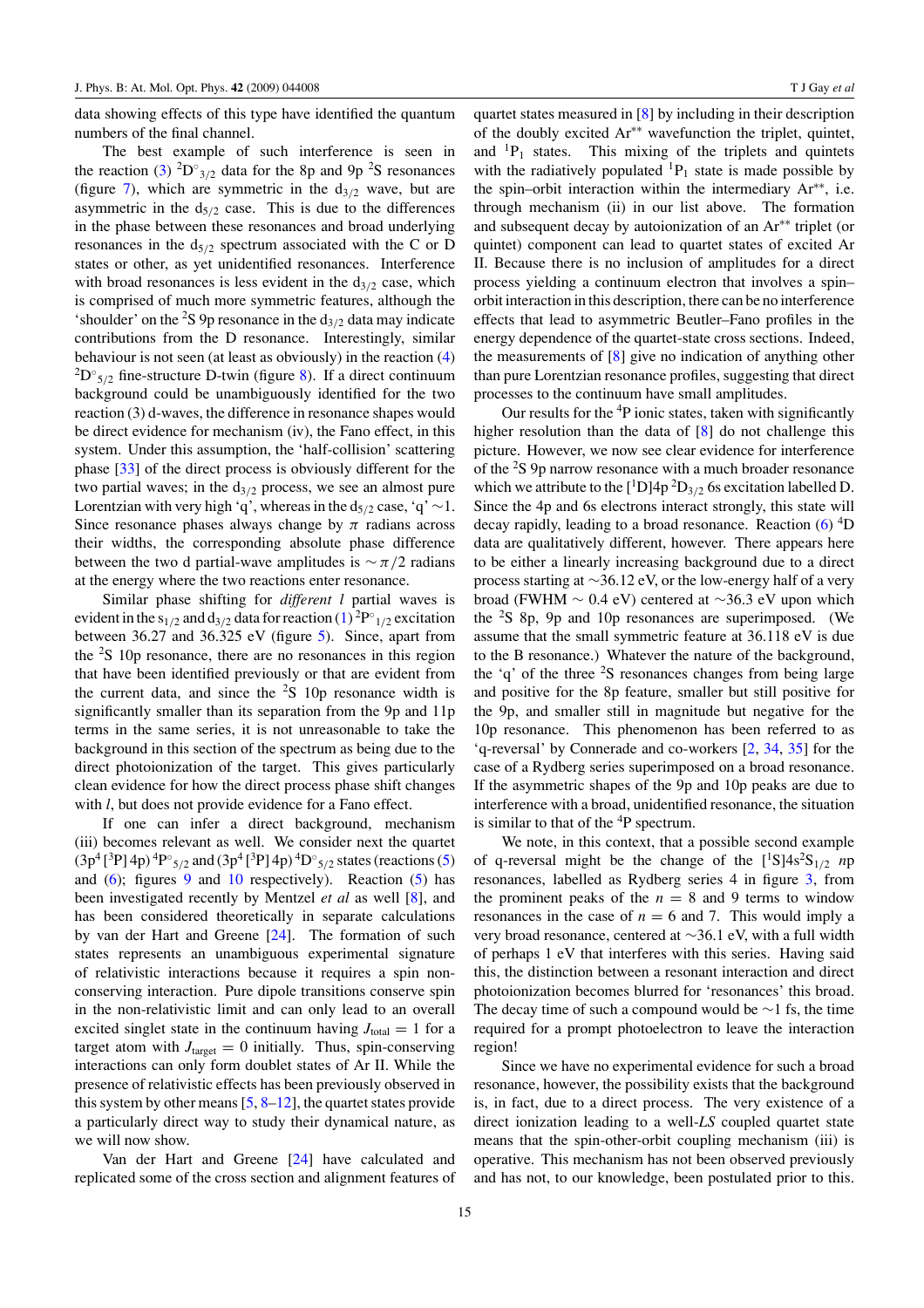<span id="page-17-0"></span>The picture is complicated, however, by the fact that the <sup>4</sup>D state populated in reaction  $(6)$  is not a pure quartet, unlike the  ${}^{4}P$  state [14]. This means that a pure spin doublet state (not requiring a spin-flip) can be formed in either a direct or resonant process, and subsequently turn into a 'quartet' state through either mechanism (i) or (ii). Thus, it is not possible to obtain unambiguous evidence for spin-other orbit coupling in reaction [\(6\)](#page-3-0) from these data.

#### **5. Conclusions**

By combining high-resolution spectroscopy of photoionization satellite fluorescence in combination with complete polarization analysis of this fluorescence, we have studied the photoionization excitation of Ar in unprecedented detail. We have obtained unique information about the role played by resonances in the ionization process. Extraction of partial-wave cross sections simplifies the fluorescent excitation spectra, yielding resonance profiles more characteristic of Beutler–Fano interference than those seen in the total intensity spectra. This in turn helps in the identification of the importance of specific resonances in the ionization*/*excitation process. These roles are shown to be quite sensitive, at this level of detail, to the fine-structure state of the residual ion; individual partial waves may exhibit unique interference effects that can be obscured in the total cross section. Relative cross sections determined either from fluorescent intensity or electron emission measurements may not exhibit a meaningful energy profile, in the sense that one can extract actual Beutler–Fano parameters, unless it can be shown that only one partial wave contributes to the cross section. Our data, however, show unambiguously that the various partial waves of the outgoing electron in a given reaction leading to a particular final state have different phase relationships with underlying broad (i.e., slowly varying) resonant or direct channels.

These data provide the first evidence for the interference between amplitudes having different pathways in the doubly excited electron continuum that leads to the photo-production of excited ions. Evidence for the Fano effect in Ar, as well as a previously unidentified mechanism: spin-other-orbit coupling in the continuum production of quartet states, is problematic, being complicated by the possibility of interference with resonances in the same energy regimes. However, it is important to note that such resonances have not been identified in this region—we only speculate as to their existence. Until more experimental or theoretical work demonstrates the existence or lack of such resonances unambiguously, the question of the importance of these spin–orbit mechanisms will remain open. It is hoped that these measurements will provide benchmark data for theories of photoionization which include the various effects of spin–orbit coupling in more detail.

#### **Acknowledgements**

This work is supported by the National Science Foundation through Grants PHY-9731869, -0099363 and -0321055. The contributions of CHG and H vdH have been supported in part by the Department of Energy, Office of Science. We thank ST Manson and CD Lin for stimulating discussions and the staff of the ALS for scientific support.

#### **References**

- [1] Madden R P, Ederer D L and Codling K 1969 *Phys. Rev.* **177** [136](http://dx.doi.org/10.1103/PhysRev.177.136)
- [2] Baig M A, Ahmad S, Connerade J-P, Dussa W and Hormes J 1992 *Phys. Rev.* A **45** [7963](http://dx.doi.org/10.1103/PhysRevA.45.7963)
- [3] Hall R I, Avaldi L, Dawber G, Rutter P M, MacDonald M A and King G C 1989 *J. Phys. B: At. Mol. Opt. Phys.* **22** [3205](http://dx.doi.org/10.1088/0953-4075/22/20/013)
- [4] Wills A A, Cafolla A A, Currell F J, Comer J, Svensson A and MacDonald M A 1989 *J. Phys. B: At. Mol. Opt. Phys.* **22** [3217](http://dx.doi.org/10.1088/0953-4075/22/20/014)
- [5] Canton-Rogan S E, Wills A A, Gorczyca T W,
- Wiedenhoeft M, Nayandin O, Liu C-N and Berrah N 2000 *Phys. Rev. Lett.* **85** [3113](http://dx.doi.org/10.1103/PhysRevLett.85.3113)
- [6] Canton S E, Wills A A, Gorczyca T W, Sokell E, Bozek J D, Turri G, Wiedenhoeft M, Feng X and Berrah N 2003 *J. Phys. B: At. Mol. Opt. Phys.* **36** [L181](http://dx.doi.org/10.1088/0953-4075/36/11/103)
- [7] Samson J A R, Lee E-M and Chung Y 1993 *J. Electron Spectrosc. Relat. Phenom.* **66** [75](http://dx.doi.org/10.1016/0368-2048(93)01839-7)
- [8] Mentzel G *et al* 1998 *J. Phys. B: At. Mol. Opt. Phys.* **31** [227](http://dx.doi.org/10.1088/0953-4075/31/2/006)
- [9] Yenen O, McLaughlin K W and Jaecks D H 1997 *Phys. Rev. Lett.* **79** [5222](http://dx.doi.org/10.1103/PhysRevLett.79.5222)
- [10] McLaughlin K W, Yenen O and Jaecks D H 1998 *Phys. Rev. Lett.* **81** [289](http://dx.doi.org/10.1103/PhysRevLett.81.289)
- [11] Yenen O, McLaughlin K W, Jaecks D H, Sant'Anna M M and Seddon E A 2001 *Phys. Rev. Lett.* **86** [979](http://dx.doi.org/10.1103/PhysRevLett.86.979)
- [12] McLaughlin K W, Yenen O, Jaecks D H, Gay T J, Sant'Anna M M, Calabrese D and Thaden-Jordan B 2002 *Phys. Rev. Lett.* **88** [123003–1](http://dx.doi.org/10.1103/PhysRevLett.88.123003)
- [13] Minnhagen L 1963 *Ark. Fys.* **25** 203 Minnhagen L 1971 *J. Opt. Soc. Am.* **61** 1257
- [14] Statz H, Horrigan F A, Koozekanani S H, Tang C L and Koster G F 1965 *J. Appl. Phys.* **36** [2278](http://dx.doi.org/10.1063/1.1714463)
- [15] Smith N V, Hulbert S L, Johnson P D and Erskine J L 1994 *Nucl. Instrum. Methods* A **[347](http://dx.doi.org/10.1016/0168-9002(94)91866-X)** 119 Höchst H, Bulicke P, Nelson T and Middleton R 1995 Rev.
	- *Sci. Instrum.* **66** [1598](http://dx.doi.org/10.1063/1.1145919)
- [16] Yenen O, McLaughlin K W, Jaecks D H and Snell G 2001 *Proc. 22nd Int. Conf. on the Physics of Electronic and Atomic Collisions, Abstracts of Contributed Papers* ed S Datz, M E Bannister, H F Krause, L H Saddiq, D Schultz and C R Vane (Princeton, NJ: Rinton) p 675
- [17] Fano U and Macek J 1973 *Rev. Mod. Phys.* **45** [553](http://dx.doi.org/10.1103/RevModPhys.45.553)
- [18] Greene C H and Zare R N 1982 *Ann. Rev. Phys. Chem.* **33** [119](http://dx.doi.org/10.1146/annurev.pc.33.100182.001003)
- [19] Aymar M, Greene C H and Luc-Koenig E 1996 *Rev. Mod. Phys.* **68** [1015](http://dx.doi.org/10.1103/RevModPhys.68.1015)
- [20] Miecznik G, Greene C H and Robicheaux F 1995 *Phys. Rev.* A **51** [513](http://dx.doi.org/10.1103/PhysRevA.51.513)
- [21] van der Hart H W and Greene C H 1998 *Phys. Rev.* A **58** [2097](http://dx.doi.org/10.1103/PhysRevA.58.2097)
- [22] van der Hart H W and Greene C H 2002 *Phys. Rev.* A **65** [062509](http://dx.doi.org/10.1103/PhysRevA.65.062509)
- [23] Gorczyca T W, Felfli Z, Zhou H-L and Manson S T 1998 *Phys. Rev.* A **58** [3661](http://dx.doi.org/10.1103/PhysRevA.58.3661)
- [24] van der Hart H W and Greene C H 1999 *J. Phys. B: At. Mol. Opt. Phys.* **32** [4029](http://dx.doi.org/10.1088/0953-4075/32/16/303)
- [25] Froese Fischer C, Brage T and Jönsson A 1997 Computational *Atomic Structure: An MCHF Approach* (Bristol: IOP Publishing)
- [26] Kuhn H G 1969 *Atomic Spectra* 2nd edn (New York: Academic) pp 157–64
- [27] Wijesundera W and Kelly H P 1989 *Phys. Rev.* A **39** [634](http://dx.doi.org/10.1103/PhysRevA.39.634)
- [28] Silfvast W T, Al-Salameh D Y and Wood O R II 1986 *Phys. Rev.* A **34** [5164](http://dx.doi.org/10.1103/PhysRevA.34.5164)
- [29] Moiseiwitsch B L and Smith S J 1968 *Rev. Mod. Phy.* **40** [238](http://dx.doi.org/10.1103/RevModPhys.40.238)